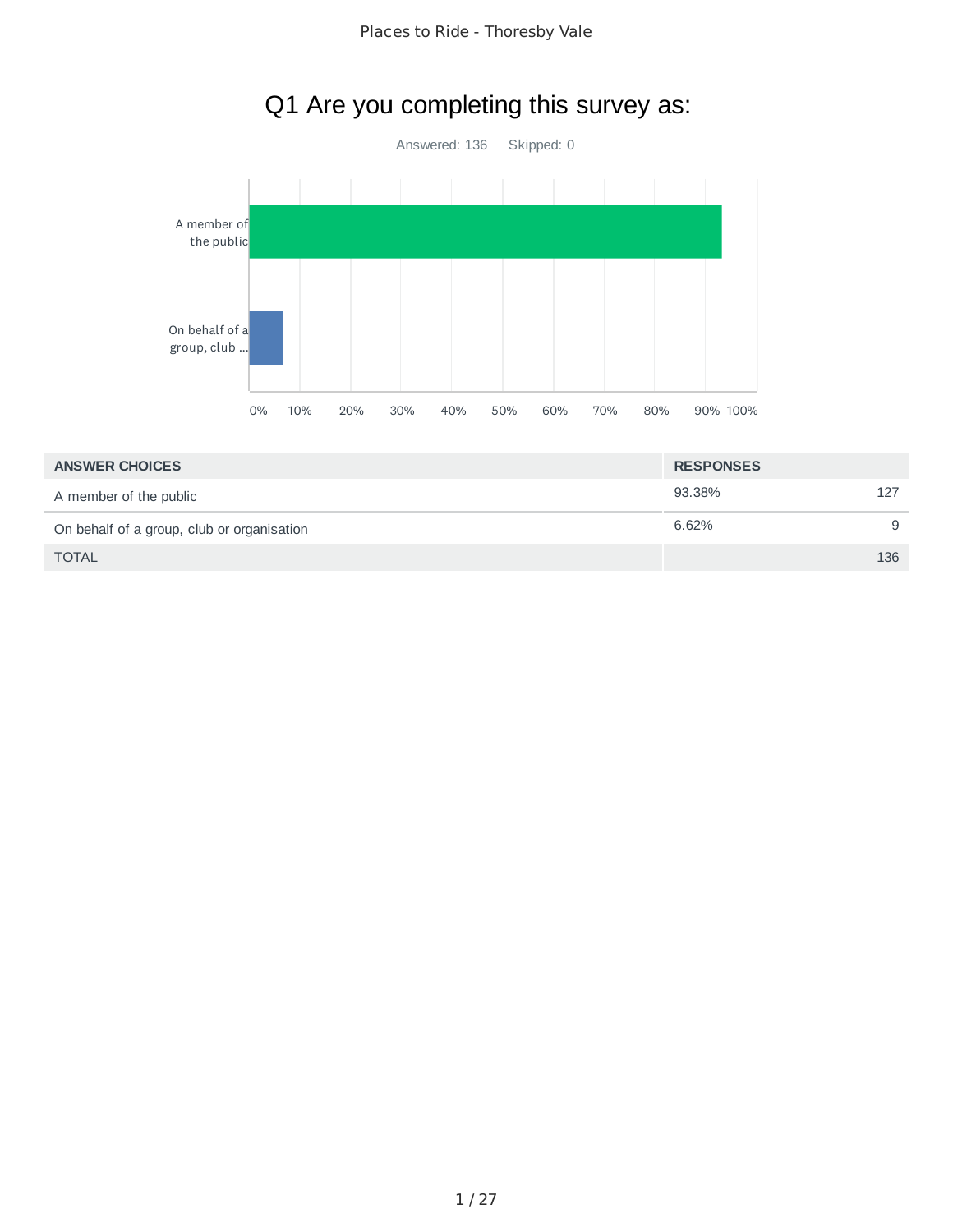

| <b>ANSWER CHOICES</b>  |                               | <b>RESPONSES</b> |                |
|------------------------|-------------------------------|------------------|----------------|
| Male                   |                               | 58.97%           | 69             |
| Female                 |                               | 39.32%           | 46             |
| Prefer not to say      |                               | 1.71%            | $\overline{2}$ |
| Other (please specify) |                               | $0.00\%$         | $\mathbf 0$    |
| <b>TOTAL</b>           |                               |                  | 117            |
|                        |                               |                  |                |
| #                      | <b>OTHER (PLEASE SPECIFY)</b> |                  | <b>DATE</b>    |
|                        | There are no responses.       |                  |                |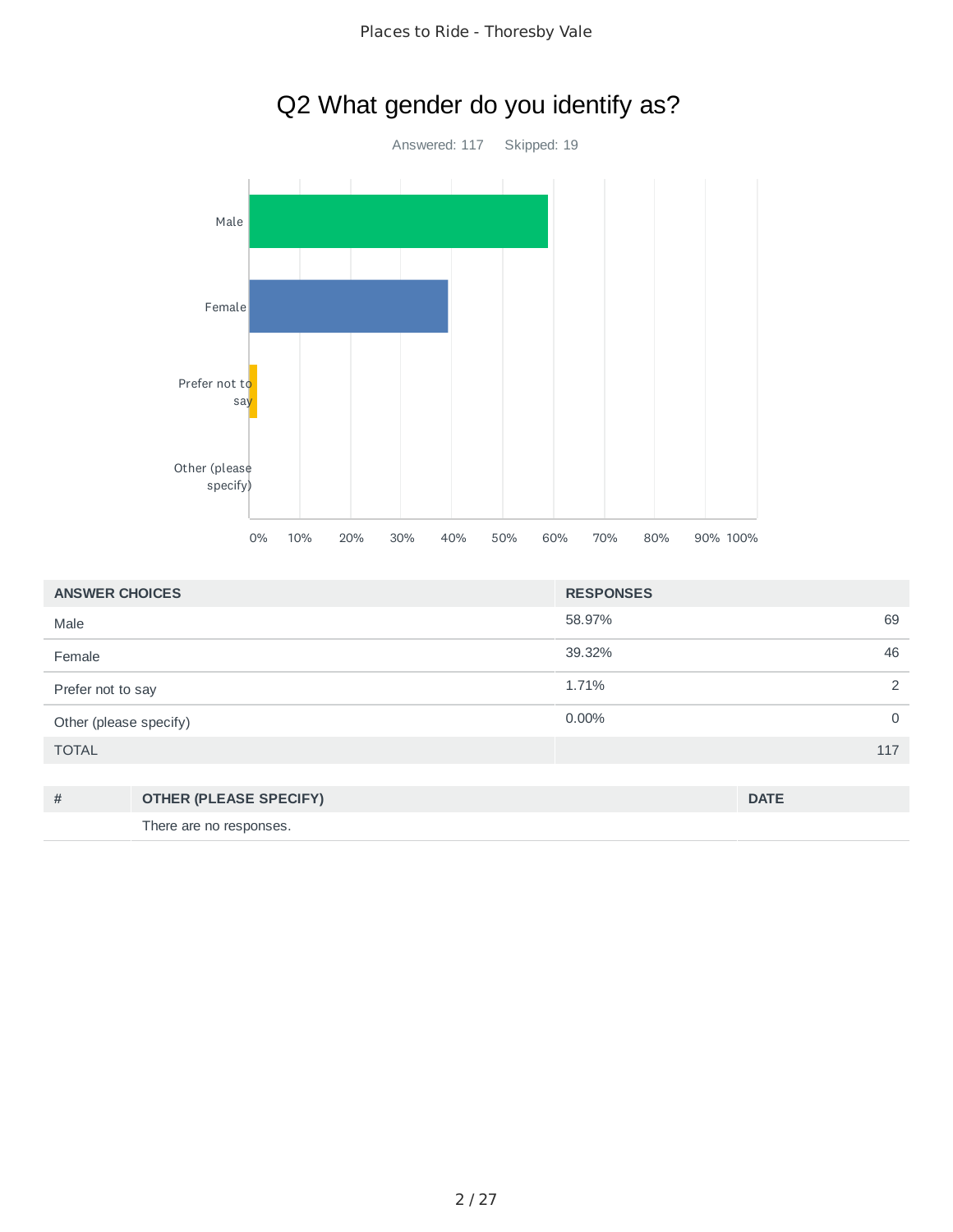

| <b>ANSWER CHOICES</b> | <b>RESPONSES</b> |                |
|-----------------------|------------------|----------------|
| 12 or under           | 0.00%            | $\overline{0}$ |
| 13 to 17              | 0.00%            | $\mathbf 0$    |
| 18 to 24              | 1.71%            | 2              |
| 25 to 34              | 9.40%            | 11             |
| 35 to 44              | 18.80%           | 22             |
| 45 to 54              | 29.91%           | 35             |
| 55 to 64              | 19.66%           | 23             |
| 65 to 74              | 15.38%           | 18             |
| 75 or above           | 4.27%            | 5              |
| Prefer not to say     | 0.85%            | $\mathbf{1}$   |
| <b>TOTAL</b>          |                  | 117            |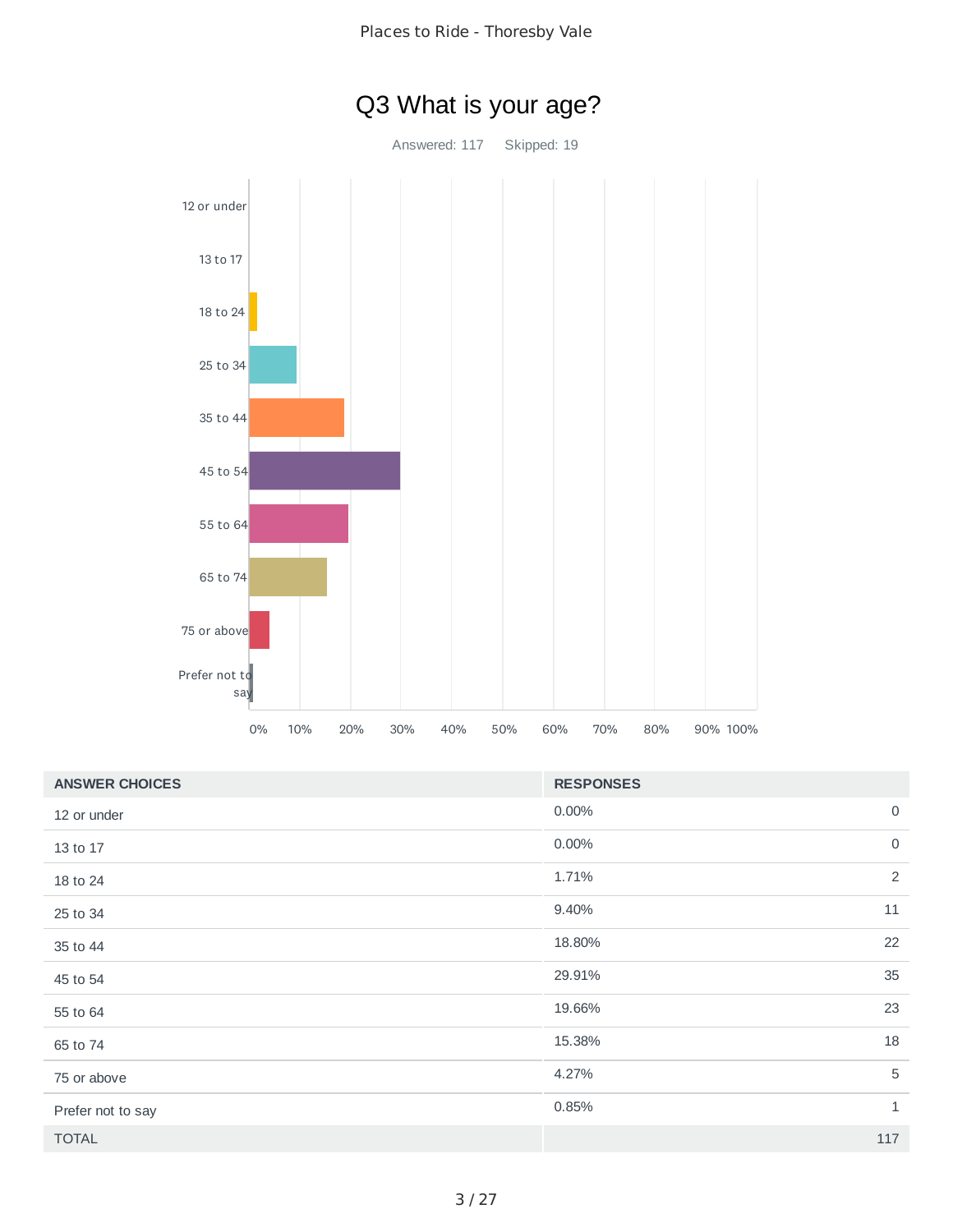

| Q4 On average, how often do you cycle? |  |  |  |
|----------------------------------------|--|--|--|
|----------------------------------------|--|--|--|

| <b>ANSWER CHOICES</b>  | <b>RESPONSES</b> |     |
|------------------------|------------------|-----|
| Every day              | 10.26%           | 12  |
| A few times a week     | 32.48%           | 38  |
| About once a week      | 16.24%           | 19  |
| A few times a month    | 13.68%           | 16  |
| Once a month           | 7.69%            | 9   |
| Less than once a month | 12.82%           | 15  |
| Never                  | 6.84%            | 8   |
| <b>TOTAL</b>           |                  | 117 |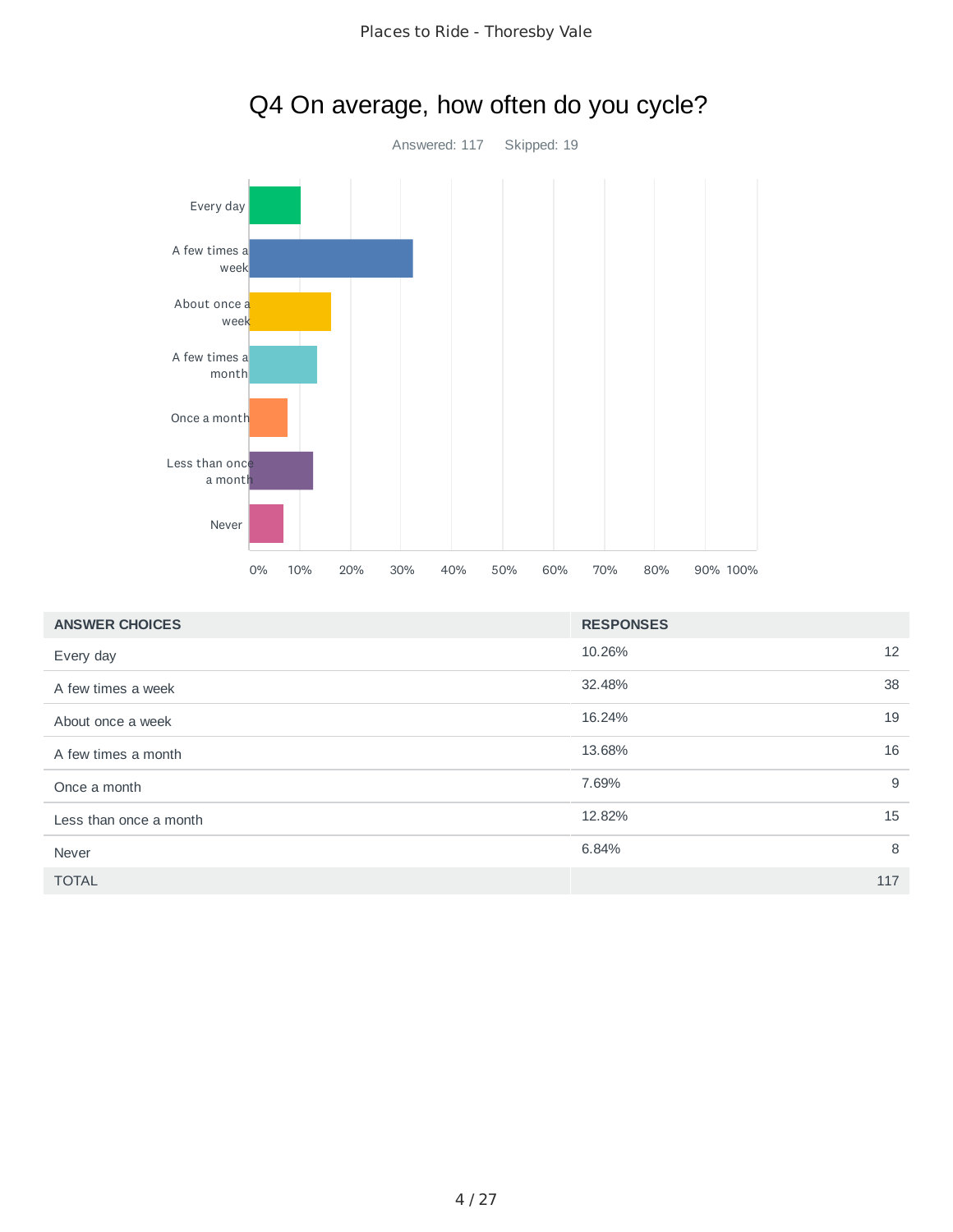# Answered: 117 Skipped: 19 Alone Family members Friends Work colleagues Cycling group or club members N/A Other (please specify) 0% 10% 20% 30% 40% 50% 60% 70% 80% 90% 100%

| <b>ANSWER CHOICES</b>         | <b>RESPONSES</b> |                |
|-------------------------------|------------------|----------------|
| Alone                         | 51.28%           | 60             |
| Family members                | 64.96%           | 76             |
| Friends                       | 41.03%           | 48             |
| Work colleagues               | 7.69%            | 9              |
| Cycling group or club members | 12.82%           | 15             |
| N/A                           | 5.98%            | $\overline{7}$ |
| Other (please specify)        | 0.85%            | $\mathbf{1}$   |
| Total Respondents: 117        |                  |                |
|                               |                  |                |

| # | <b>OTHER (PLEASE SPECIFY)</b>                                                                                                               | <b>DATE</b>         |
|---|---------------------------------------------------------------------------------------------------------------------------------------------|---------------------|
|   | Carer - I use a mobility scooter instead of a cycle. But I wanted to fill in this survey. So<br>everytime I put cycle its using my scooter. | 11/11/2020 11:34 AM |

# Q5 Who do you cycle with? Please choose all that apply.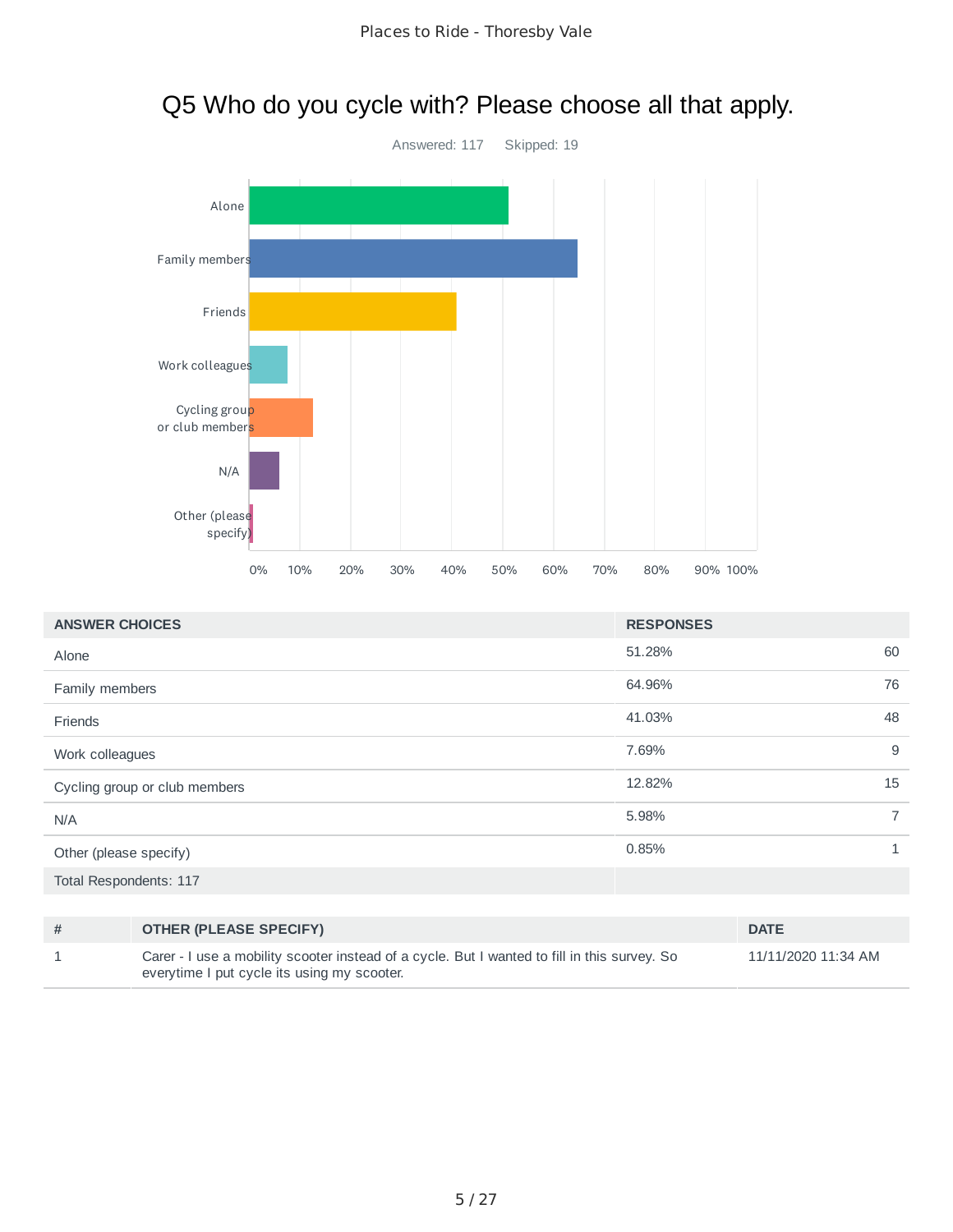### Q6 If you could easily access a traffic-free local cycling facility, would it increase your participation in cycling?



| <b>ANSWER CHOICES</b> | <b>RESPONSES</b> |              |
|-----------------------|------------------|--------------|
| Definitely            | 76.07%           | 89           |
| Possibly              | 20.51%           | 24           |
| Probably not          | 2.56%            | 3            |
| Not at all            | 0.85%            | $\mathbf{1}$ |
| Don't know            | $0.00\%$         | $\mathbf 0$  |
| N/A                   | 0.00%            | $\mathbf 0$  |
| <b>TOTAL</b>          |                  | 117          |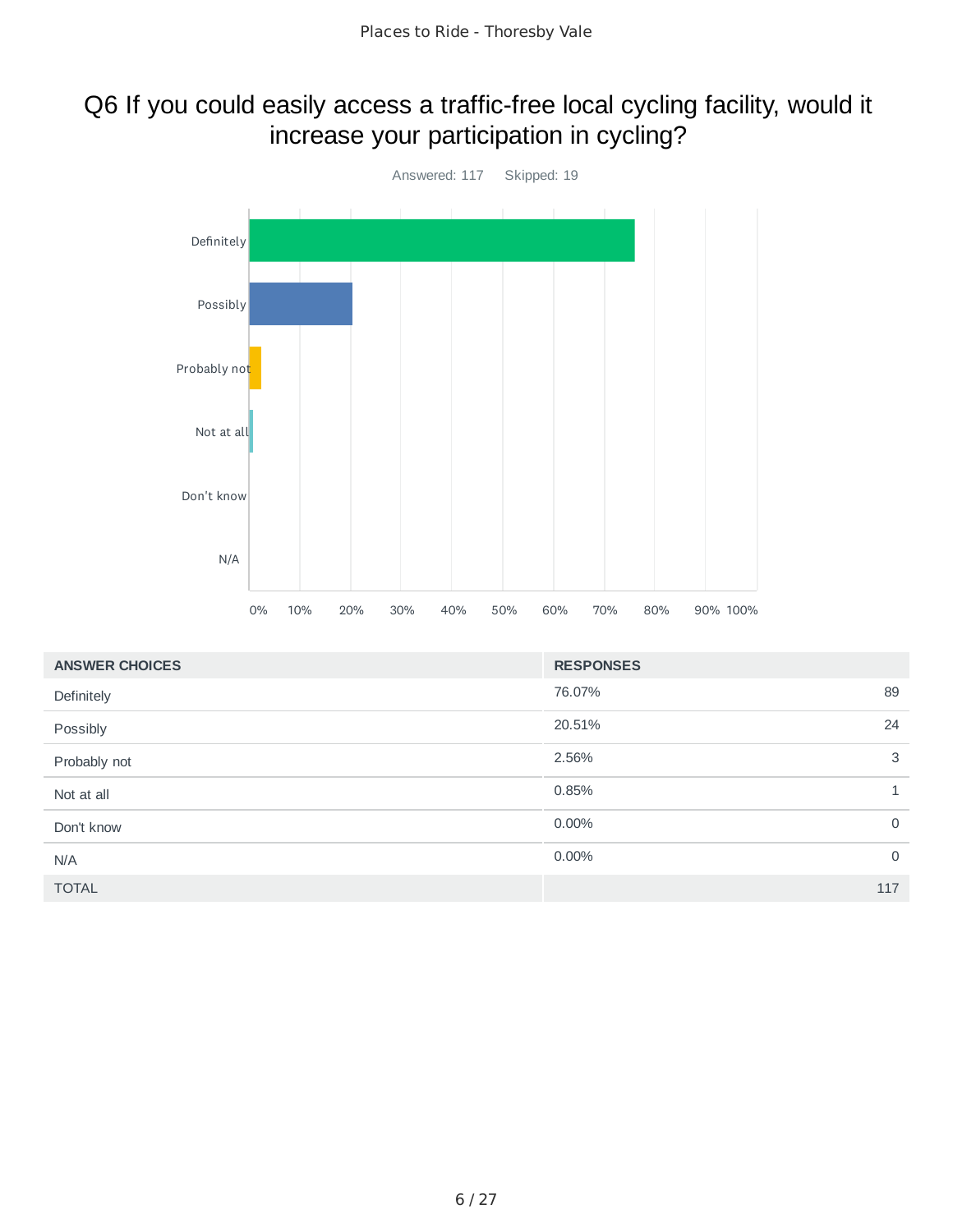#### Q7 How would you rate current cycling facilities in the Sherwood Forest area?



| <b>ANSWER CHOICES</b> | <b>RESPONSES</b> |     |
|-----------------------|------------------|-----|
| Very good             | 11.97%           | 14  |
| Good                  | 27.35%           | 32  |
| Satisfactory          | 31.62%           | 37  |
| Poor                  | 11.97%           | 14  |
| Very Poor             | 1.71%            | 2   |
| Don't know            | 15.38%           | 18  |
| <b>TOTAL</b>          |                  | 117 |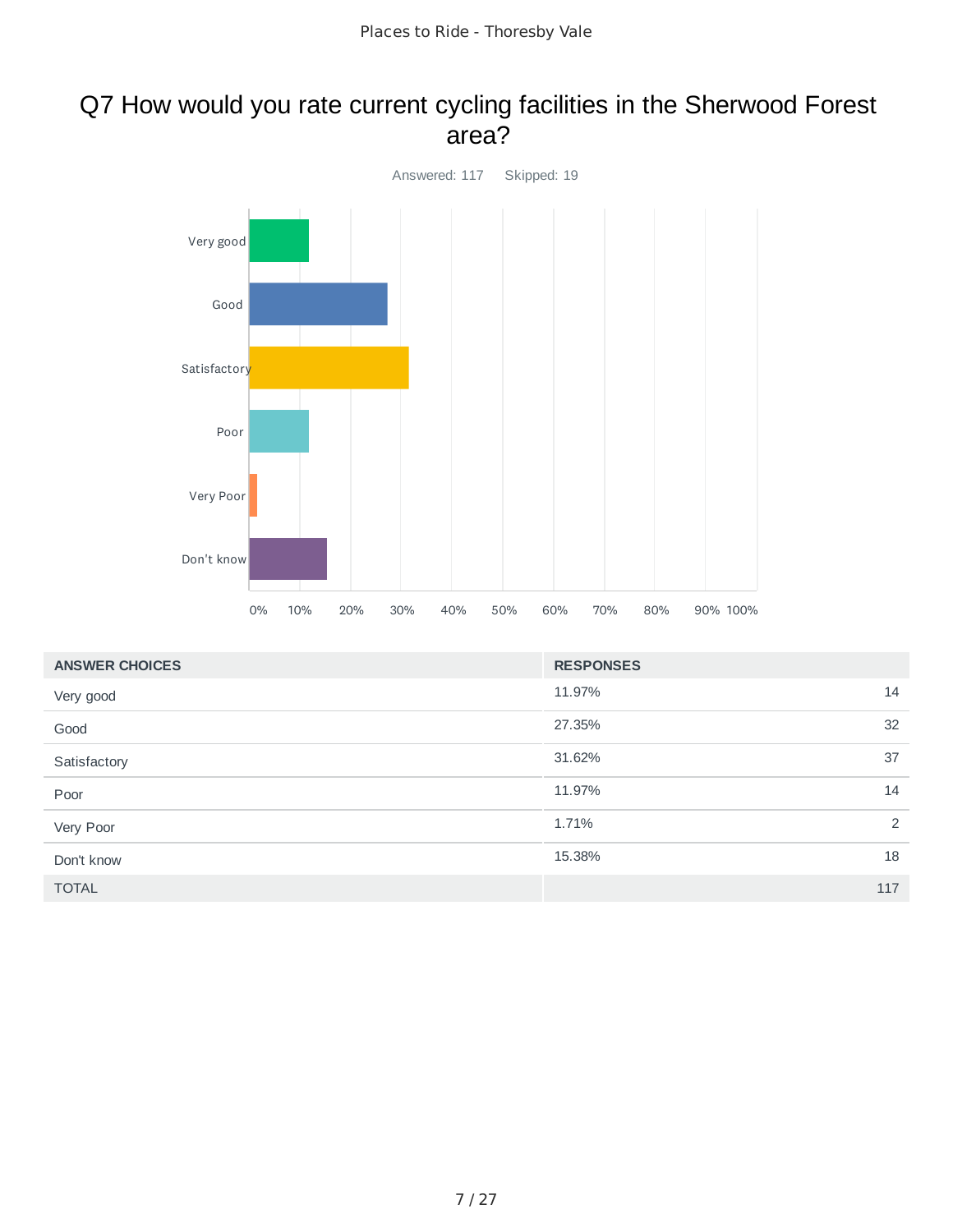#### Q8 How often do you think you would use any new cycling facilities in the Sherwood Forest area?



| <b>ANSWER CHOICES</b> | <b>RESPONSES</b> |     |
|-----------------------|------------------|-----|
| Very regularly        | 27.35%           | 32  |
| Regularly             | 33.33%           | 39  |
| Occasionally          | 32.48%           | 38  |
| Never                 | 2.56%            | 3   |
| Don't know            | 4.27%            | 5   |
| <b>TOTAL</b>          |                  | 117 |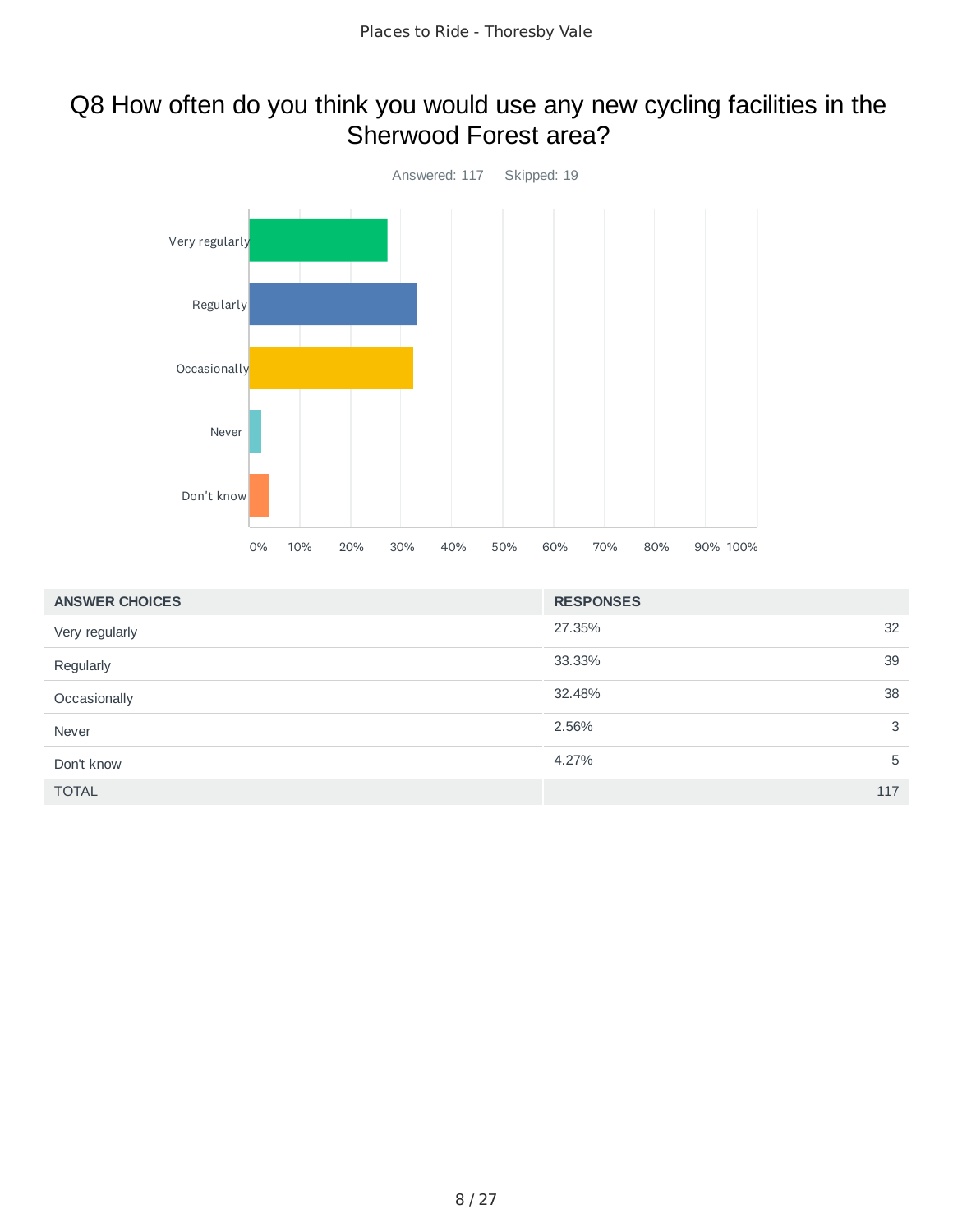#### Q9 What would be your main motivations to become a user of a new local cycling facility? Please choose all that apply.



| <b>ANSWER CHOICES</b>                                          | <b>RESPONSES</b> |          |
|----------------------------------------------------------------|------------------|----------|
| To improve my health and wellbeing                             | 84.62%           | 99       |
| To gain cycling confidence in a safe, traffic-free environment | 29.91%           | 35       |
| To meet new people                                             | 11.11%           | 13       |
| To achieve my personal goals                                   | 23.93%           | 28       |
| To spend time with my family and friends                       | 62.39%           | 73       |
| N/A                                                            | $0.00\%$         | $\Omega$ |
| Other (please specify)                                         | 9.40%            | 11       |
| Total Respondents: 117                                         |                  |          |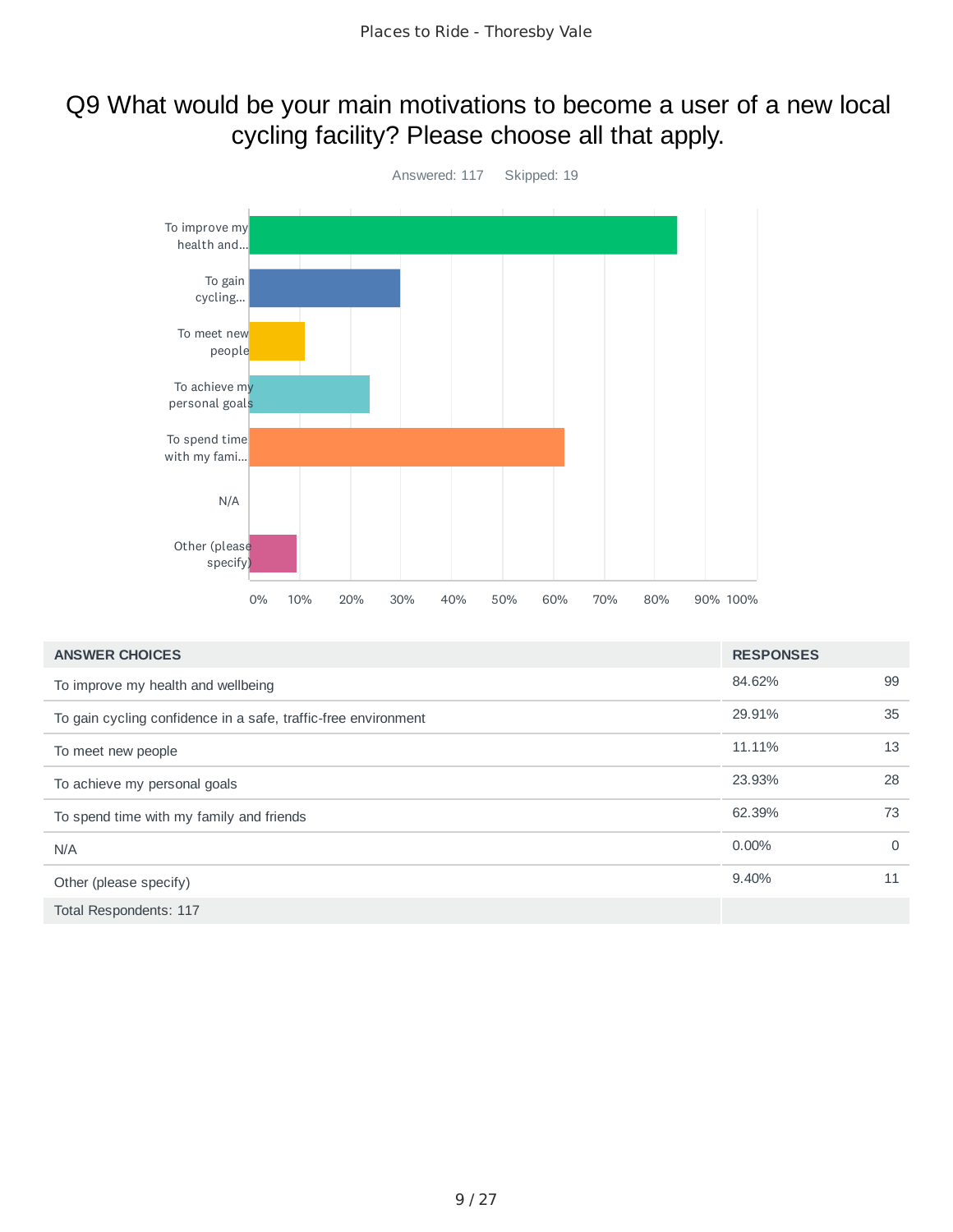| #              | <b>OTHER (PLEASE SPECIFY)</b>                                                                                                                                                                                                                                                                                                                                                                                                                                                                                                                                                                                                                                                                          | <b>DATE</b>         |
|----------------|--------------------------------------------------------------------------------------------------------------------------------------------------------------------------------------------------------------------------------------------------------------------------------------------------------------------------------------------------------------------------------------------------------------------------------------------------------------------------------------------------------------------------------------------------------------------------------------------------------------------------------------------------------------------------------------------------------|---------------------|
| 1              | to cover a larger area than I can walk comfortably                                                                                                                                                                                                                                                                                                                                                                                                                                                                                                                                                                                                                                                     | 11/20/2020 4:55 PM  |
| 2              | To enjoy the beauty of the trees and foliage.                                                                                                                                                                                                                                                                                                                                                                                                                                                                                                                                                                                                                                                          | 11/20/2020 4:54 PM  |
| 3              | Mountain bike trails are the imperitive here! Sherwood Pines is over run and too busy, the<br>audience for high quality engaging single track MTB trails is enormous and Thoresby pit tip<br>has the elevation to create something really useful and attractive. Alongside high end red and<br>black trails, blue and green trails would cater for families and children but importantly allow<br>them to progress as their skills and confidence develops. There are loads of excellent trail<br>centres in the UK, come of the first centres every created (in the world) are ours, we have a<br>tradition and Sherwood Forest deserves to have more than just the Pines as a go-to trail<br>centre. | 11/19/2020 8:18 PM  |
| 4              | To enjoy the countryside                                                                                                                                                                                                                                                                                                                                                                                                                                                                                                                                                                                                                                                                               | 11/18/2020 7:51 AM  |
| 5              | I don't drive                                                                                                                                                                                                                                                                                                                                                                                                                                                                                                                                                                                                                                                                                          | 11/12/2020 8:49 PM  |
| 6              | Fun                                                                                                                                                                                                                                                                                                                                                                                                                                                                                                                                                                                                                                                                                                    | 11/10/2020 10:42 PM |
| $\overline{7}$ | To coach other riders                                                                                                                                                                                                                                                                                                                                                                                                                                                                                                                                                                                                                                                                                  | 11/10/2020 8:39 PM  |
| 8              | to increase the variety of places i could cycle locally                                                                                                                                                                                                                                                                                                                                                                                                                                                                                                                                                                                                                                                | 11/9/2020 8:35 PM   |
| 9              | To get to see more areas without using my car                                                                                                                                                                                                                                                                                                                                                                                                                                                                                                                                                                                                                                                          | 11/9/2020 7:45 PM   |
| 10             | To help people with dementia                                                                                                                                                                                                                                                                                                                                                                                                                                                                                                                                                                                                                                                                           | 11/9/2020 4:36 PM   |
| 11             | To cycle in a safe environment without the worry of cars, crossing roads etc.                                                                                                                                                                                                                                                                                                                                                                                                                                                                                                                                                                                                                          | 11/9/2020 4:26 PM   |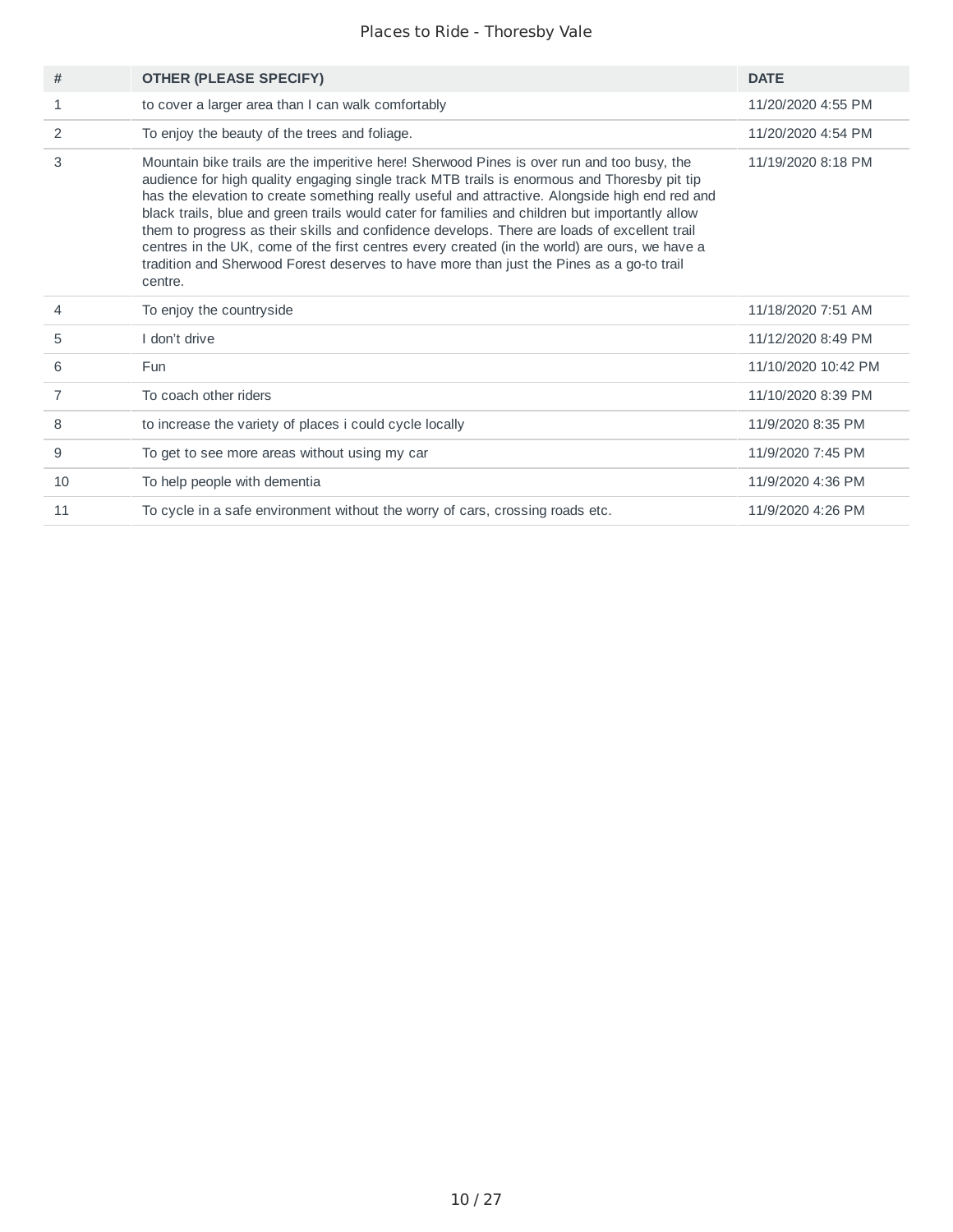### Q10 What types of activities would you prefer to get involved in at a new local cycling facility? Please choose all that apply.



| <b>ANSWER CHOICES</b>                                                            | <b>RESPONSES</b> |     |
|----------------------------------------------------------------------------------|------------------|-----|
| Organised recreational rides (e.g. social rides, women's sessions, family rides) | 31.62%           | 37  |
| Casual recreational rides                                                        | 85.47%           | 100 |
| Learning to ride                                                                 | 5.13%            | 6   |
| Volunteering                                                                     | 12.82%           | 15  |
| Group or club sessions                                                           | 23.08%           | 27  |
| N/A                                                                              | 7.69%            | 9   |
| Other (please specify)                                                           | 4.27%            | 5   |
| <b>Total Respondents: 117</b>                                                    |                  |     |

| #              | <b>OTHER (PLEASE SPECIFY)</b>                                                                                                                             | <b>DATE</b>         |
|----------------|-----------------------------------------------------------------------------------------------------------------------------------------------------------|---------------------|
| 1              | to be able to hire a pedal bike or preferably an electric one                                                                                             | 11/20/2020 4:55 PM  |
| 2              | VARIETY (and excellence in design) IS KEY. Me and my son (13) need engaging red and<br>black graded trails, my wife and daughter want blue graded trails. | 11/19/2020 8:18 PM  |
| 3              | Just mainly want the safe lanes and faculties my increased                                                                                                | 11/12/2020 8:49 PM  |
| $\overline{4}$ | Accessible cycling - hand cycles specifically available for hire                                                                                          | 11/11/2020 10:59 AM |
| 5              | Competition                                                                                                                                               | 11/10/2020 7:08 PM  |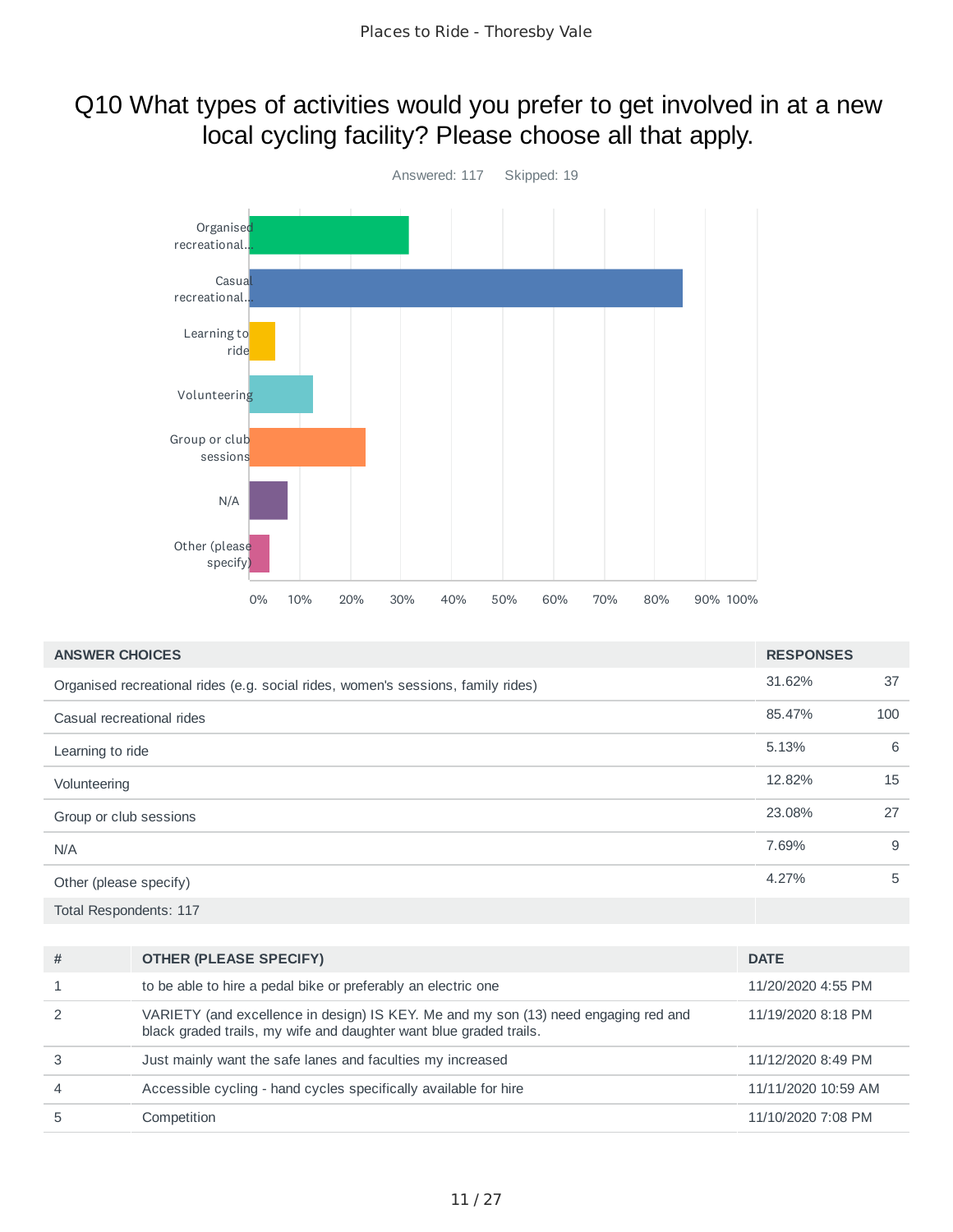#### Q11 How important would the following additional facilities be to you as part of a new local cycling facility?

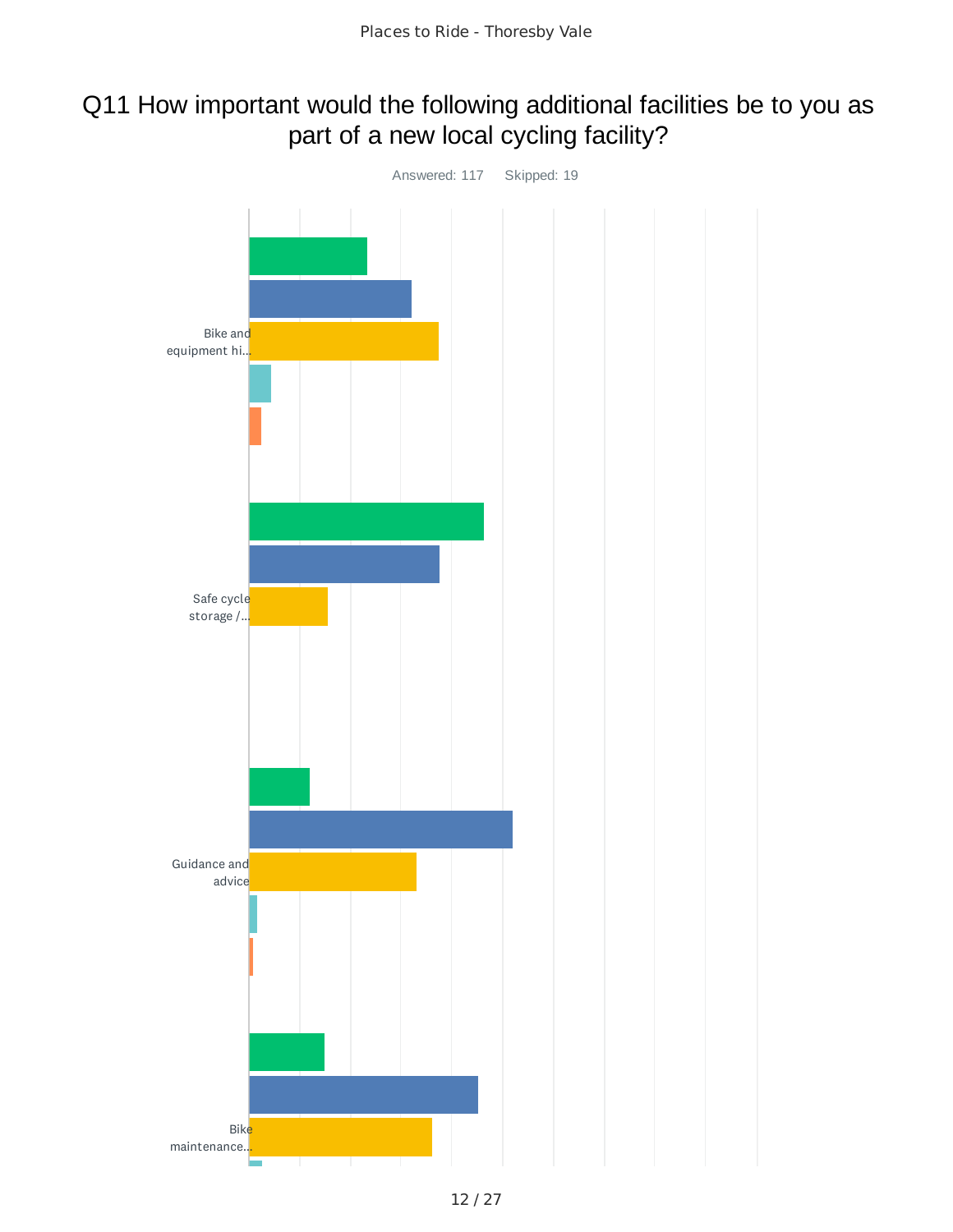

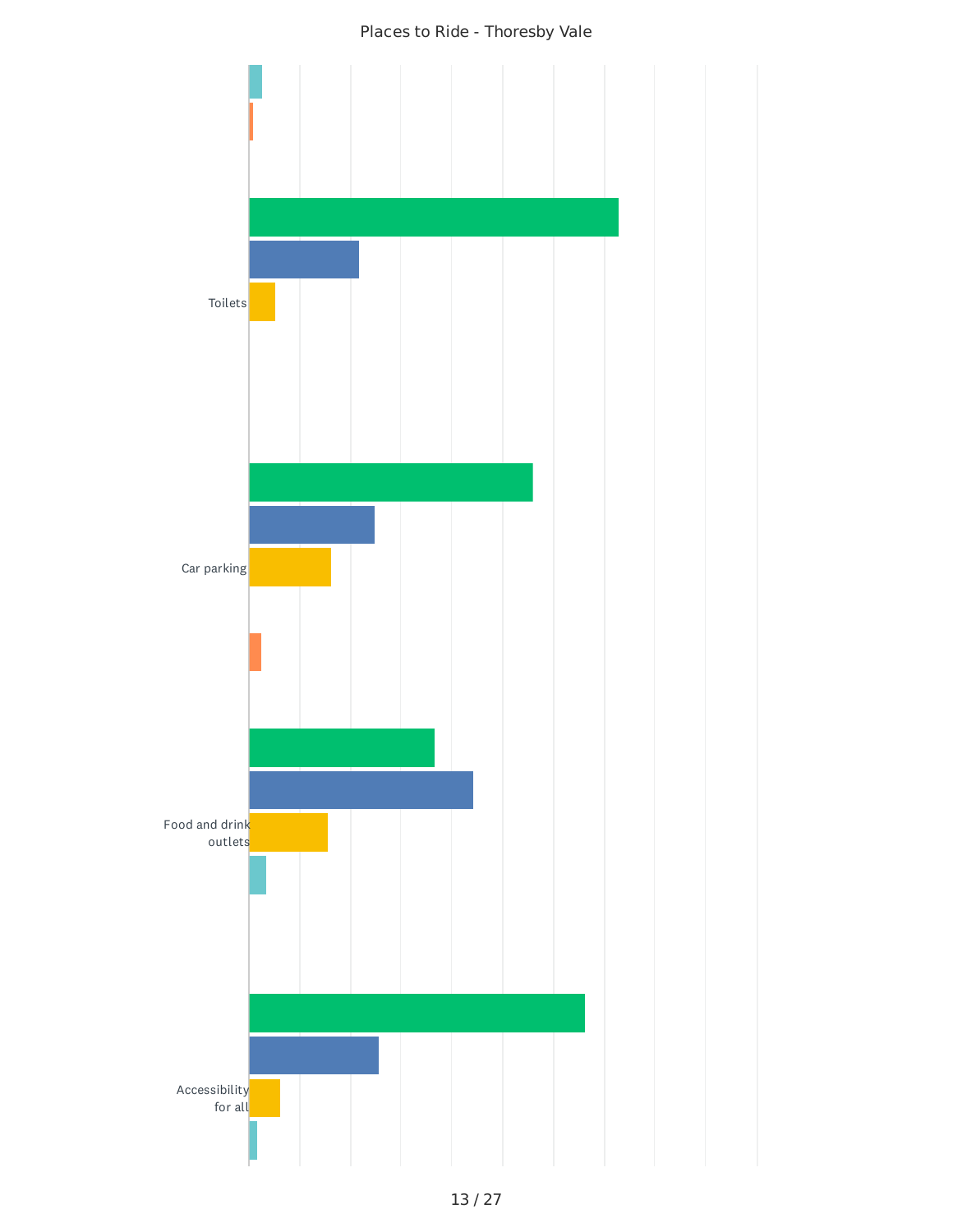

N/A

|                                              | <b>VERY</b><br><b>IMPORTANT</b> | <b>QUITE</b><br><b>IMPORTANT</b> | <b>NOT</b><br><b>IMPORTANT</b> | <b>DON'T</b><br><b>KNOW</b> | <b>N/A</b>              | <b>TOTAL</b> | <b>WEIGHTED</b><br><b>AVERAGE</b> |
|----------------------------------------------|---------------------------------|----------------------------------|--------------------------------|-----------------------------|-------------------------|--------------|-----------------------------------|
| Bike and equipment hire for<br>all abilities | 23.48%<br>27                    | 32.17%<br>37                     | 37.39%<br>43                   | 4.35%<br>5                  | 2.61%<br>3              | 115          | 0.81                              |
| Safe cycle storage / parking                 | 46.49%<br>53                    | 37.72%<br>43                     | 15.79%<br>18                   | 0.00%<br>$\Omega$           | $0.00\%$<br>0           | 114          | 1.31                              |
| Guidance and advice                          | 12.17%<br>14                    | 52.17%<br>60                     | 33.04%<br>38                   | 1.74%<br>2                  | 0.87%<br>1              | 115          | 0.77                              |
| Bike maintenance service                     | 15.04%<br>17                    | 45.13%<br>51                     | 36.28%<br>41                   | 2.65%<br>3                  | 0.88%<br>1              | 113          | 0.76                              |
| <b>Toilets</b>                               | 73.04%<br>84                    | 21.74%<br>25                     | 5.22%<br>6                     | 0.00%<br>$\Omega$           | 0.00%<br>0              | 115          | 1.68                              |
| Car parking                                  | 56.03%<br>65                    | 25.00%<br>29                     | 16.38%<br>19                   | 0.00%<br>0                  | 2.59%<br>3              | 116          | 1.41                              |
| Food and drink outlets                       | 36.52%<br>42                    | 44.35%<br>51                     | 15.65%<br>18                   | 3.48%<br>4                  | $0.00\%$<br>$\mathbf 0$ | 115          | 1.17                              |
| Accessibility for all                        | 66.37%<br>75                    | 25.66%<br>29                     | 6.19%                          | 1.77%<br>2                  | $0.00\%$<br>0           | 113          | 1.58                              |

| #             | <b>OTHER (PLEASE SPECIFY)</b>                                                                                                                                                        | <b>DATE</b>         |
|---------------|--------------------------------------------------------------------------------------------------------------------------------------------------------------------------------------|---------------------|
| 1             | Need cycle lanes to the facility from nearby villages, e.g. Wellow                                                                                                                   | 11/20/2020 5:15 PM  |
| $\mathcal{P}$ | Bike hire offer should include options at the top end of the MTB scale, see what has been<br>provided at Sherwood Pines, this is not the 'high end'.                                 | 11/19/2020 8:18 PM  |
| 3             | Walking routes too                                                                                                                                                                   | 11/18/2020 7:51 AM  |
| 4             | Trails for all levels of experience                                                                                                                                                  | 11/17/2020 9:29 PM  |
| 5             | Access from local roads safely without having to use the car to transport bikes there                                                                                                | 11/15/2020 2:21 PM  |
| 6             | Electric bike hire                                                                                                                                                                   | 11/12/2020 6:23 PM  |
| 7             | Wheelchair friendly for recumbent hand cyclists                                                                                                                                      | 11/11/2020 2:52 PM  |
| 8             | Availability for disabled people. You dont seem to have that on this survey.                                                                                                         | 11/11/2020 11:34 AM |
| 9             | As a disabled person, I'm deeply concerned the "Accessibility for All" is even a question - it's<br>actually a legal requirement that any factility is accessible to disabled people | 11/10/2020 8:39 PM  |
| 10            | Good links to the other cycle paths and bridleways                                                                                                                                   | 11/10/2020 1:13 PM  |
|               |                                                                                                                                                                                      |                     |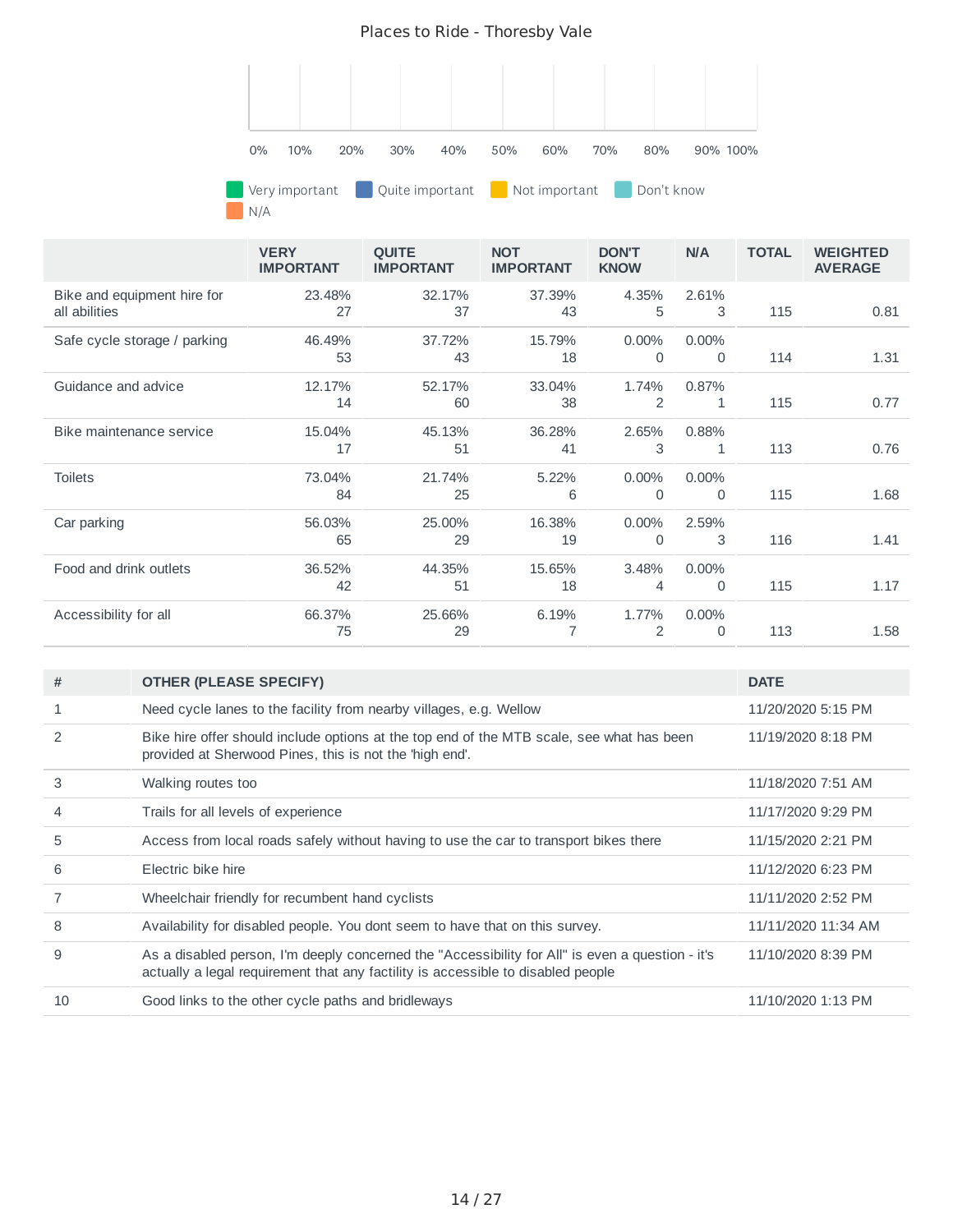### Q12 Would you like to provide any other comments about potential new cycling facilities at Thoresby Vale?



| <b>RESPONSES</b> |     |
|------------------|-----|
| 24.79%           | 29  |
| 75.21%           | 88  |
|                  | 117 |
|                  |     |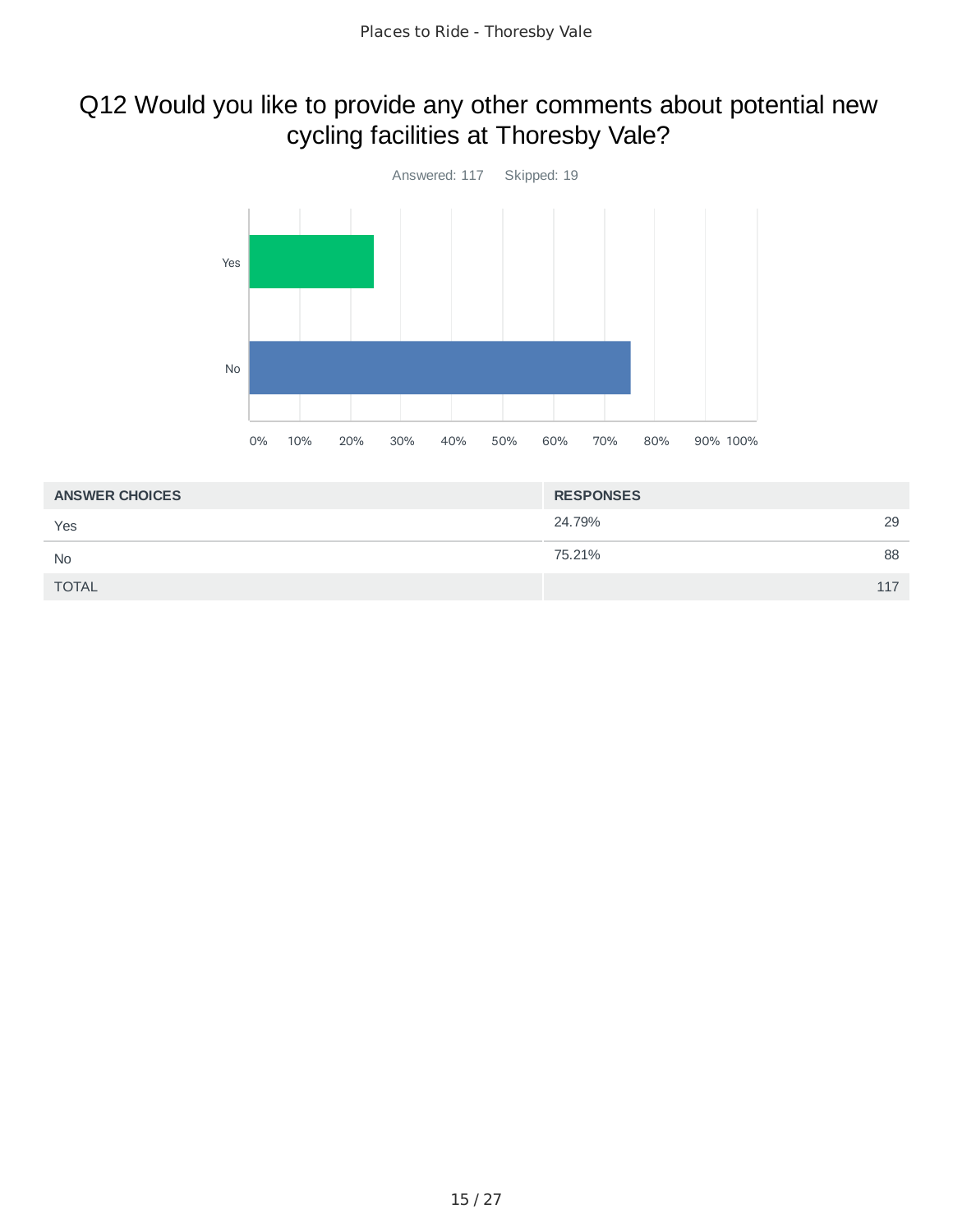### Q13 Which group, club or organisation are you completing this survey on behalf of?

Answered: 4 Skipped: 132

| # | <b>RESPONSES</b>            | <b>DATE</b>         |
|---|-----------------------------|---------------------|
|   | <b>Experience Community</b> | 11/12/2020 11:40 PM |
|   | Experience community        | 11/12/2020 1:30 AM  |
|   | Blossom Homes Ltd           | 11/10/2020 10:27 AM |
|   | <b>FNACP</b>                | 11/9/2020 4:11 PM   |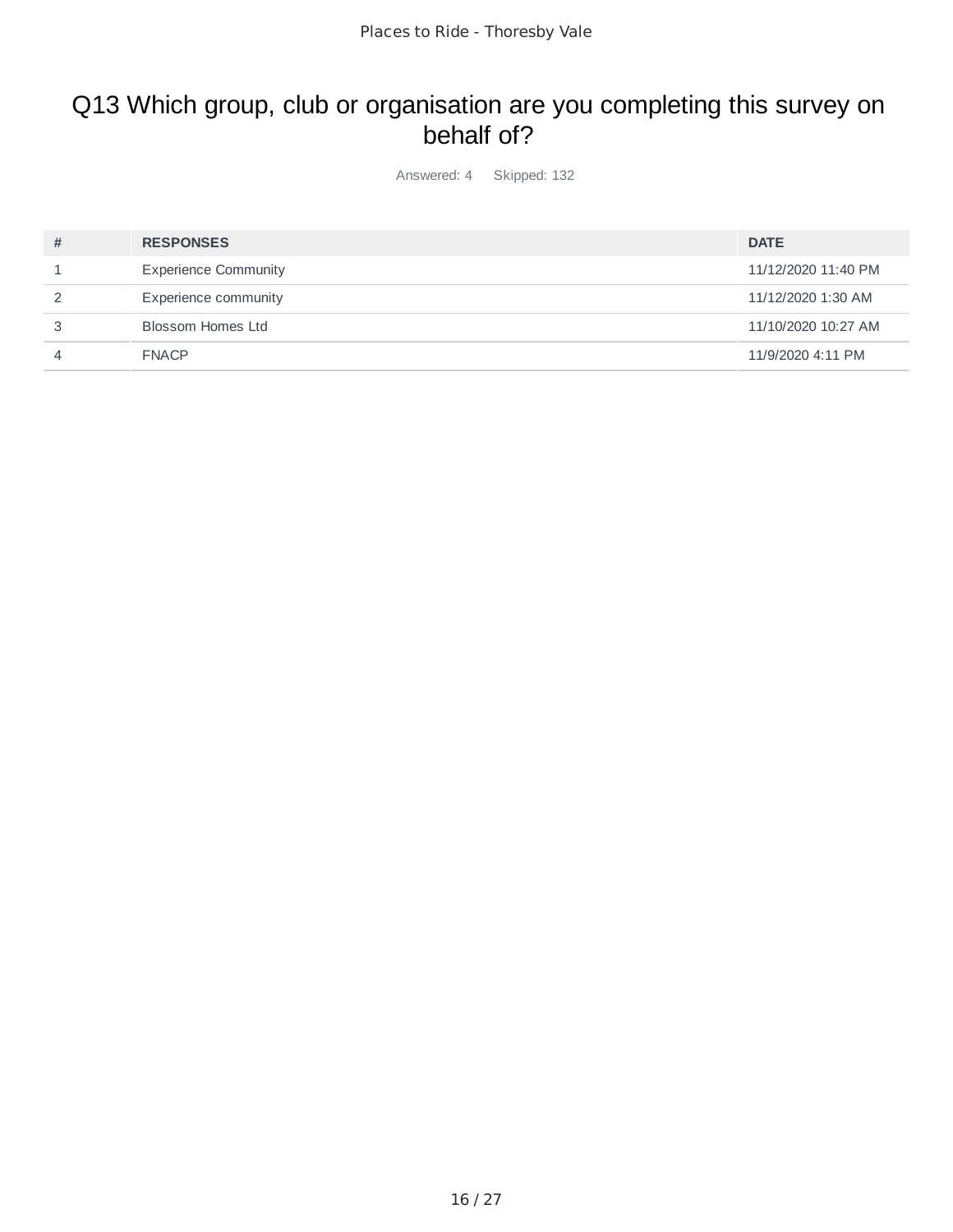### Q14 If members of your group, club or organisation could easily access a traffic-free local cycling facility, would it increase their participation in cycling?



| <b>ANSWER CHOICES</b> | <b>RESPONSES</b> |                |
|-----------------------|------------------|----------------|
| Definitely            | 75.00%           | 3              |
| Possibly              | 25.00%           | $\mathbf{1}$   |
| Probably not          | 0.00%            | 0              |
| Not at all            | $0.00\%$         | $\mathbf 0$    |
| Don't know            | 0.00%            | $\mathbf 0$    |
| N/A                   | 0.00%            | $\mathbf 0$    |
| <b>TOTAL</b>          |                  | $\overline{4}$ |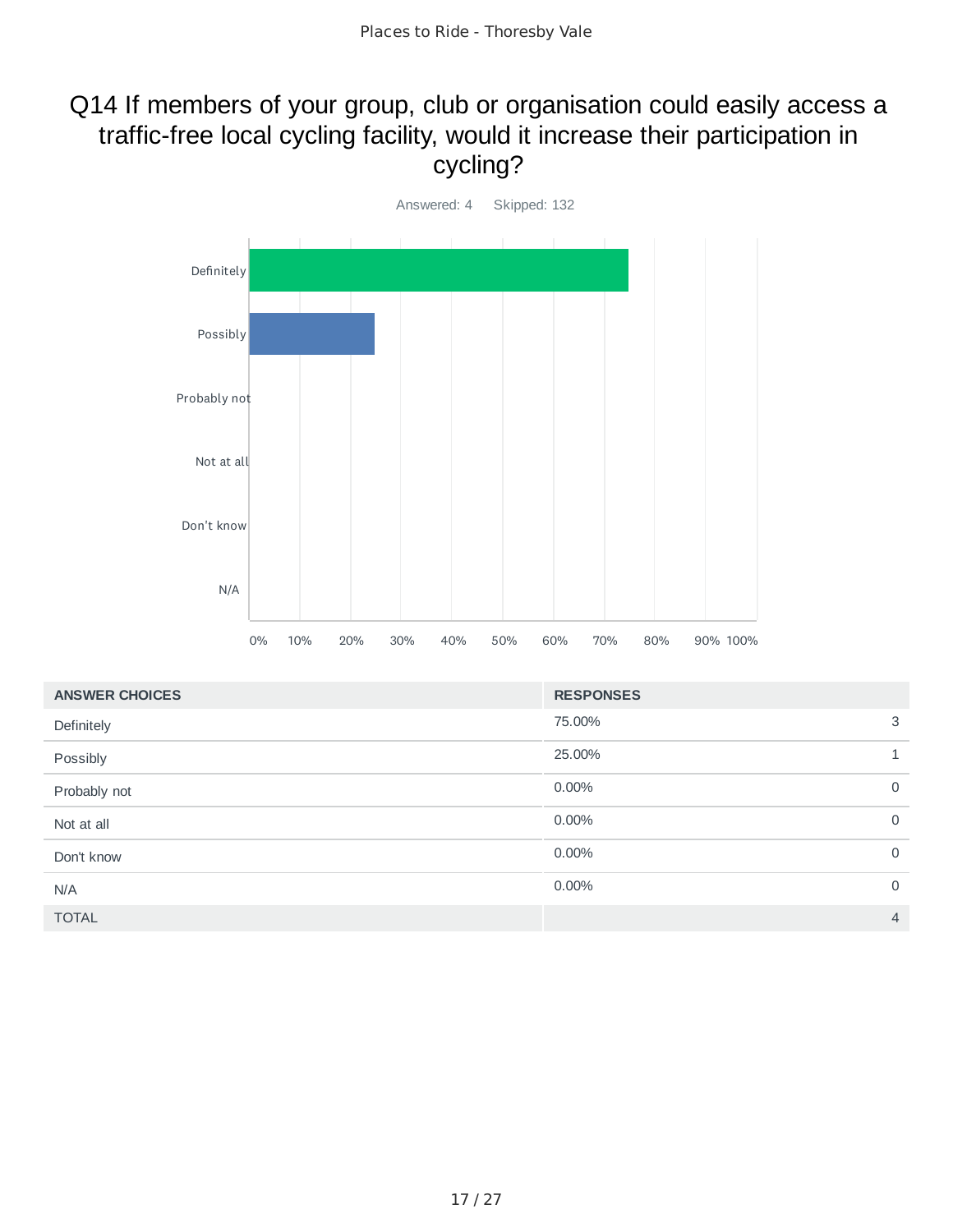#### Q15 How would you rate current cycling facilities in the Sherwood Forest area?



| <b>ANSWER CHOICES</b> | <b>RESPONSES</b> |                |
|-----------------------|------------------|----------------|
| Very good             | 25.00%           | $\mathbf{1}$   |
| Good                  | 25.00%           | $\mathbf{1}$   |
| Satisfactory          | 0.00%            | $\mathsf{O}$   |
| Poor                  | 25.00%           | $\mathbf{1}$   |
| Very poor             | 0.00%            | $\mathbf 0$    |
| Don't know            | 25.00%           | 1              |
| <b>TOTAL</b>          |                  | $\overline{4}$ |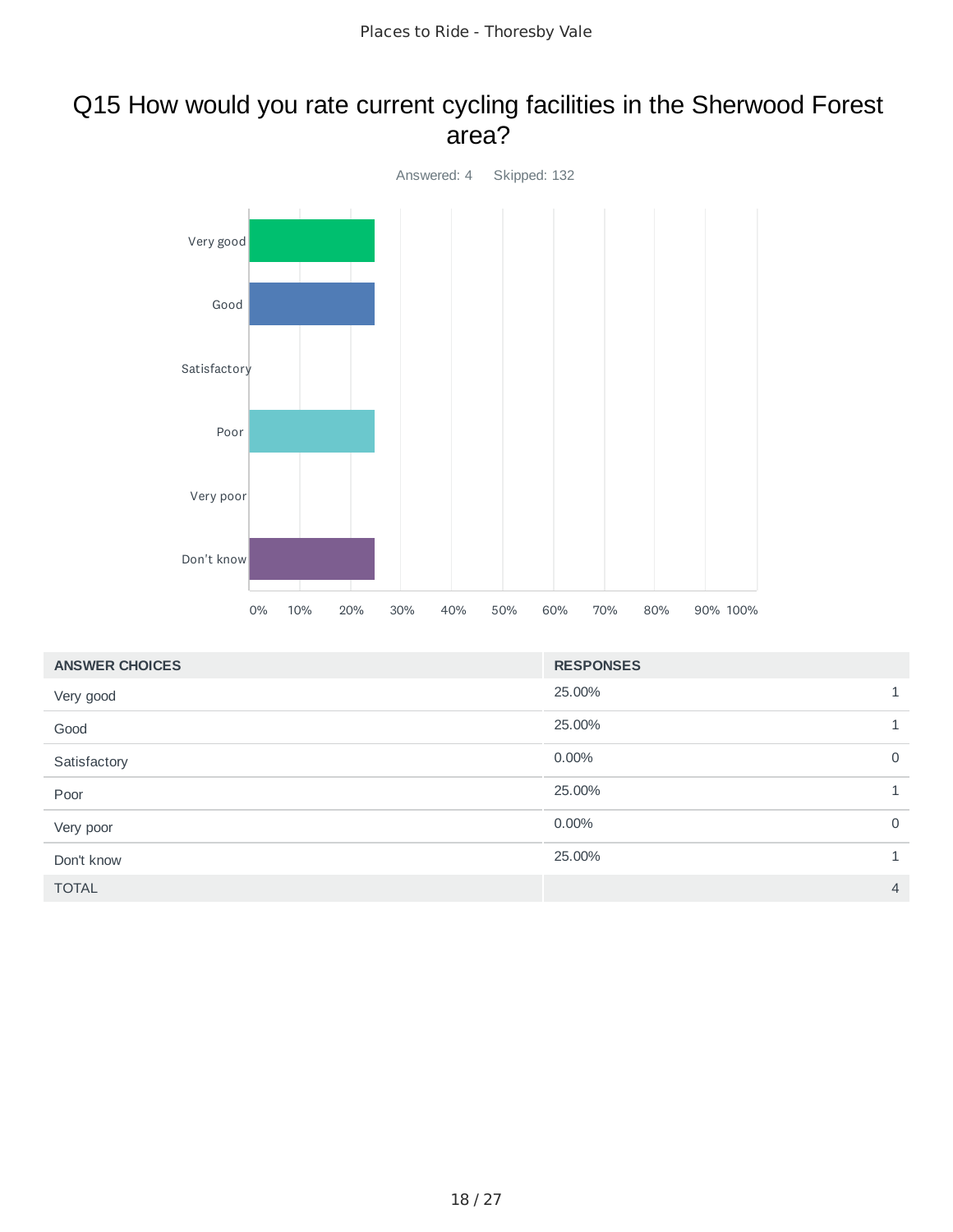#### Q16 How often do you think members of your group, club or organisation would use any new cycling facilities in the Sherwood Forest area?



| <b>ANSWER CHOICES</b> | <b>RESPONSES</b> |                |
|-----------------------|------------------|----------------|
| Very regularly        | 75.00%           | 3              |
| Regularly             | $0.00\%$         | $\mathbf 0$    |
| Occasionally          | 25.00%           |                |
| Never                 | $0.00\%$         | $\mathbf 0$    |
| Don't know            | 0.00%            | $\mathbf 0$    |
| <b>TOTAL</b>          |                  | $\overline{4}$ |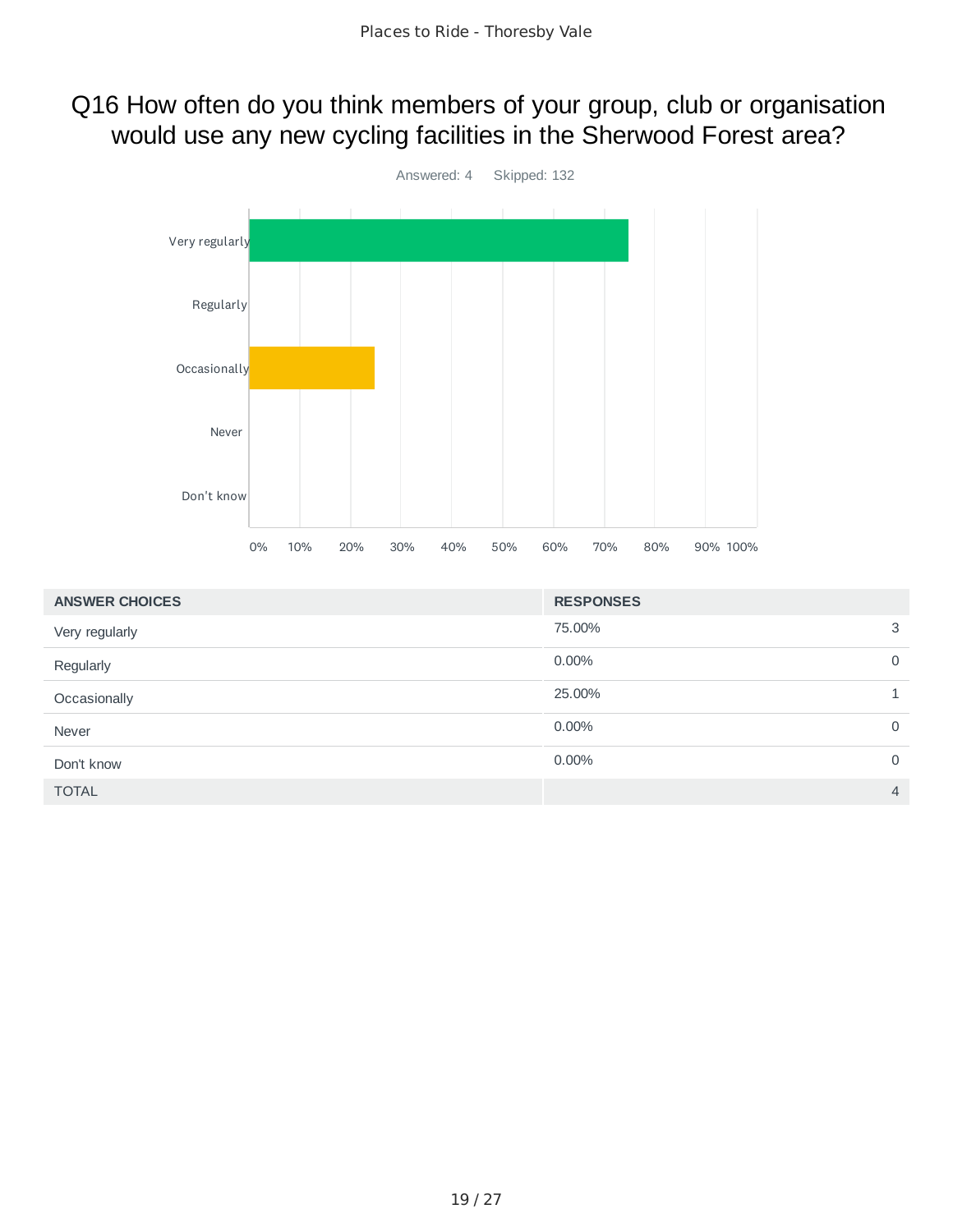### Q17 What would be the main motivations for members of your group, club or organisation to become users of a new local cycling facility? Please choose all that apply.



| <b>ANSWER CHOICES</b>                                          | <b>RESPONSES</b> |              |
|----------------------------------------------------------------|------------------|--------------|
| To improve their health and wellbeing                          | 75.00%           | 3            |
| To gain cycling confidence in a safe, traffic-free environment | 50.00%           | 2            |
| To meet new people                                             | $0.00\%$         | $\Omega$     |
| To achieve their personal goals                                | $0.00\%$         | $\Omega$     |
| To spend time with their family and friends                    | 25,00%           | $\mathbf{1}$ |
| Don't know                                                     | 25,00%           |              |
| N/A                                                            | $0.00\%$         | $\Omega$     |
| Total Respondents: 4                                           |                  |              |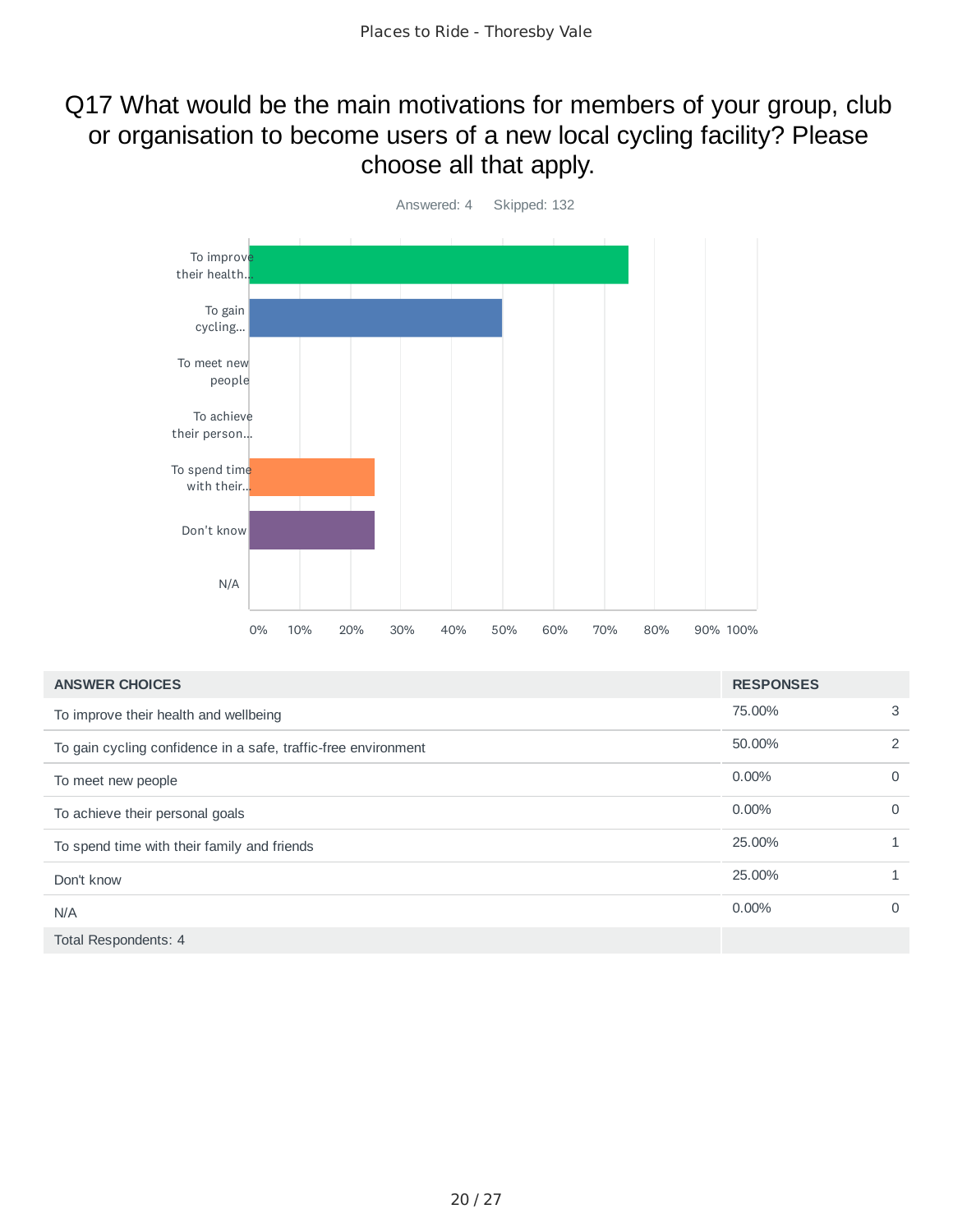#### Q18 What types of activities do you think members of your group, club or organisation would potentially get involved in at a new local cycling facility? Please choose all that apply.



| <b>ANSWER CHOICES</b>                                                            | <b>RESPONSES</b> |              |
|----------------------------------------------------------------------------------|------------------|--------------|
| Organised recreational rides (e.g. social rides, women's sessions, family rides) | 75.00%           | 3            |
| Casual recreational rides                                                        | 50.00%           | 2            |
| Learning to ride                                                                 | 25.00%           | $\mathbf{1}$ |
| Volunteering                                                                     | 25.00%           | $\mathbf{1}$ |
| Group or club sessions                                                           | 25.00%           | 1            |
| N/A                                                                              | 25.00%           | 1            |
| Other (please specify)                                                           | $0.00\%$         | $\Omega$     |
| Total Respondents: 4                                                             |                  |              |

| # | <b>OTHER (PLEASE SPECIFY)</b> | <b>DATE</b> |
|---|-------------------------------|-------------|
|   | There are no responses.       |             |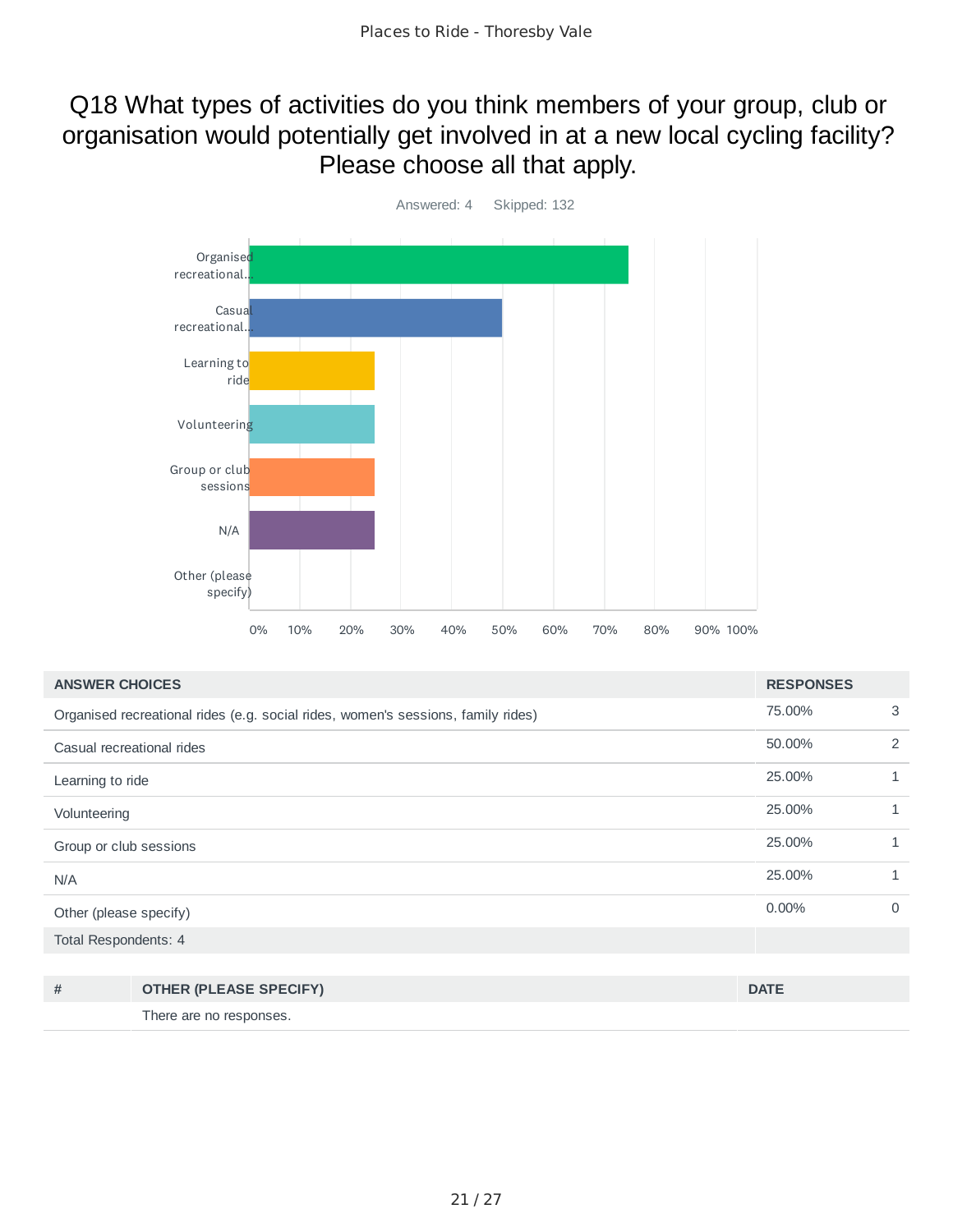#### Q19 How important would the following additional facilities be to members of your group, club or organisation as part of a new local cycling facility?

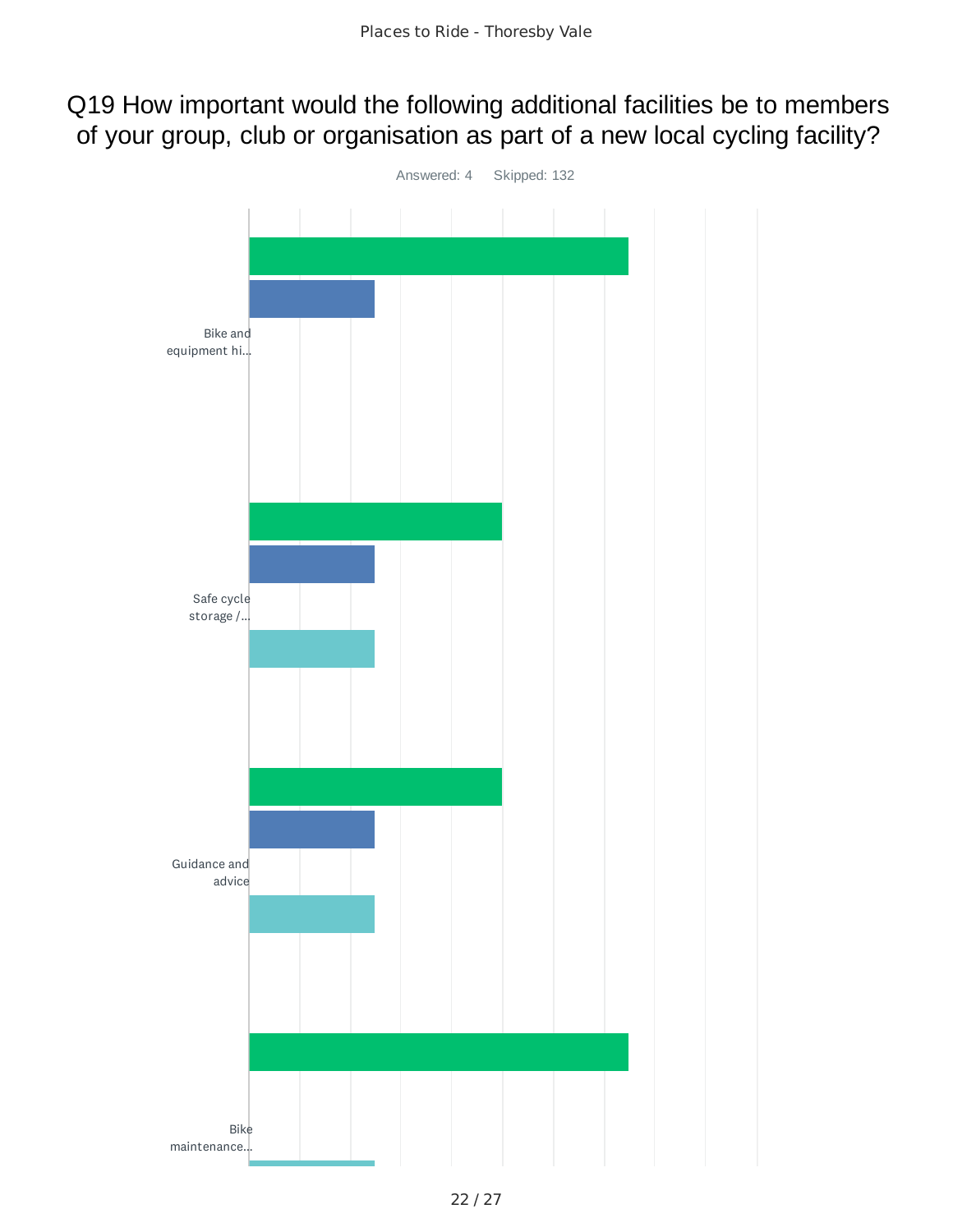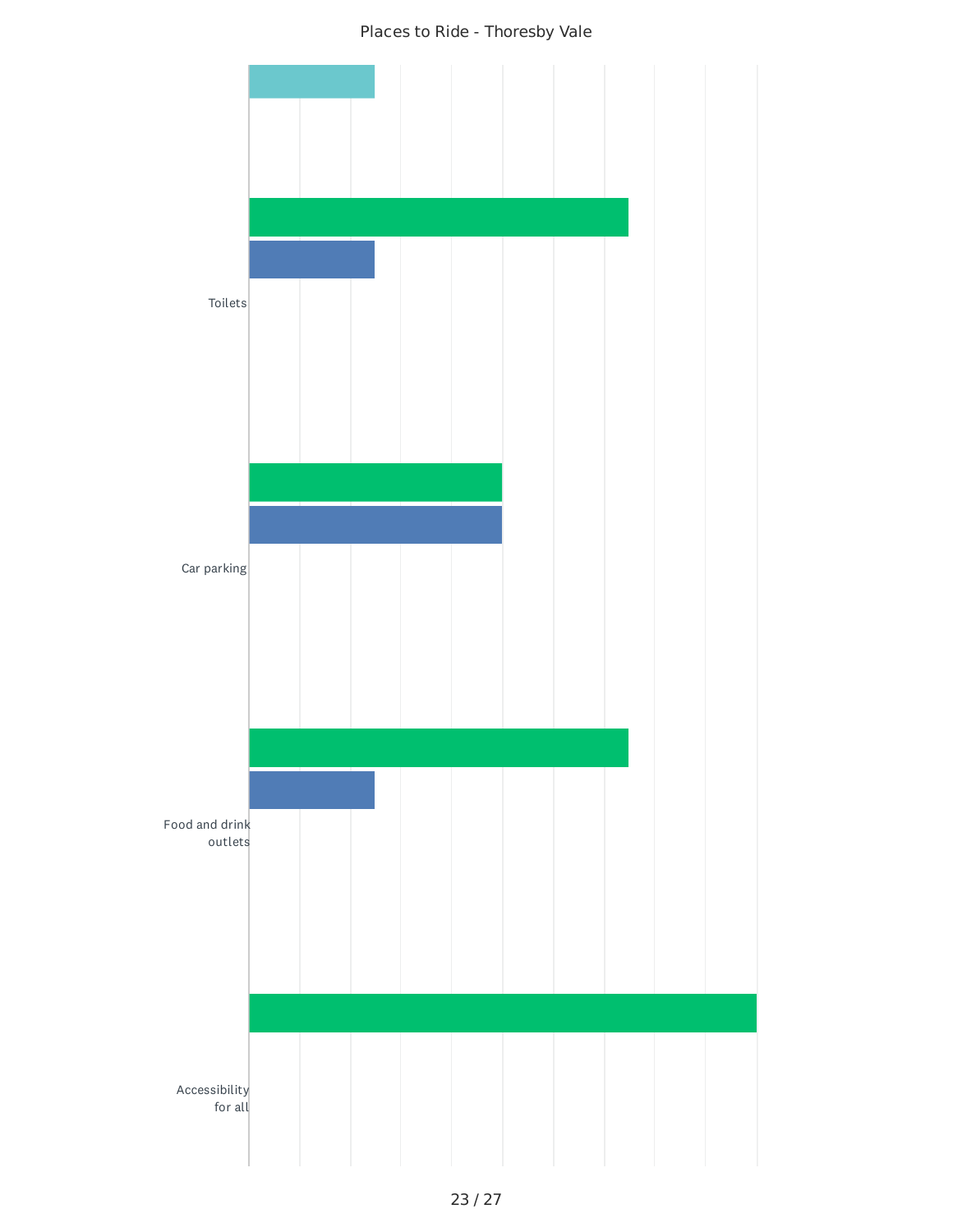

N/A

|                                              | <b>VERY</b><br><b>IMPORTANT</b> | <b>OUITE</b><br><b>IMPORTANT</b> | <b>NOT</b><br><b>IMPORTANT</b> | <b>DON'T</b><br><b>KNOW</b> | <b>N/A</b>           | <b>TOTAL</b>   | <b>WEIGHTED</b><br><b>AVERAGE</b> |
|----------------------------------------------|---------------------------------|----------------------------------|--------------------------------|-----------------------------|----------------------|----------------|-----------------------------------|
| Bike and equipment hire for<br>all abilities | 75.00%<br>3                     | 25.00%<br>1                      | $0.00\%$<br>$\Omega$           | 0.00%<br>$\mathbf{0}$       | $0.00\%$<br>$\Omega$ | $\overline{4}$ | 1.75                              |
| Safe cycle storage / parking                 | 50.00%<br>2                     | 25.00%<br>1                      | $0.00\%$<br>O                  | 25.00%<br>1                 | $0.00\%$<br>0        | $\overline{4}$ | 1.25                              |
| Guidance and advice                          | 50.00%<br>2                     | 25.00%<br>1                      | 0.00%<br>$\Omega$              | 25.00%<br>1                 | $0.00\%$<br>$\Omega$ | 4              | 1.25                              |
| Bike maintenance service                     | 75.00%<br>3                     | 0.00%<br>O                       | 0.00%<br>O                     | 25.00%<br>1                 | 0.00%<br>0           | 4              | 1.50                              |
| <b>Toilets</b>                               | 75.00%<br>3                     | 25.00%<br>1                      | $0.00\%$<br>O                  | 0.00%<br>$\Omega$           | 0.00%<br>0           | 4              | 1.75                              |
| Car parking                                  | 50.00%<br>2                     | 50.00%<br>2                      | 0.00%<br>0                     | 0.00%<br>0                  | 0.00%<br>0           | 4              | 1.50                              |
| Food and drink outlets                       | 75.00%<br>3                     | 25.00%                           | 0.00%<br>$\Omega$              | 0.00%<br>$\Omega$           | $0.00\%$<br>$\Omega$ | $\overline{4}$ | 1.75                              |
| Accessibility for all                        | 100.00%                         | 0.00%<br>O                       | $0.00\%$<br>O                  | 0.00%<br>0                  | $0.00\%$<br>0        | 4              | 2.00                              |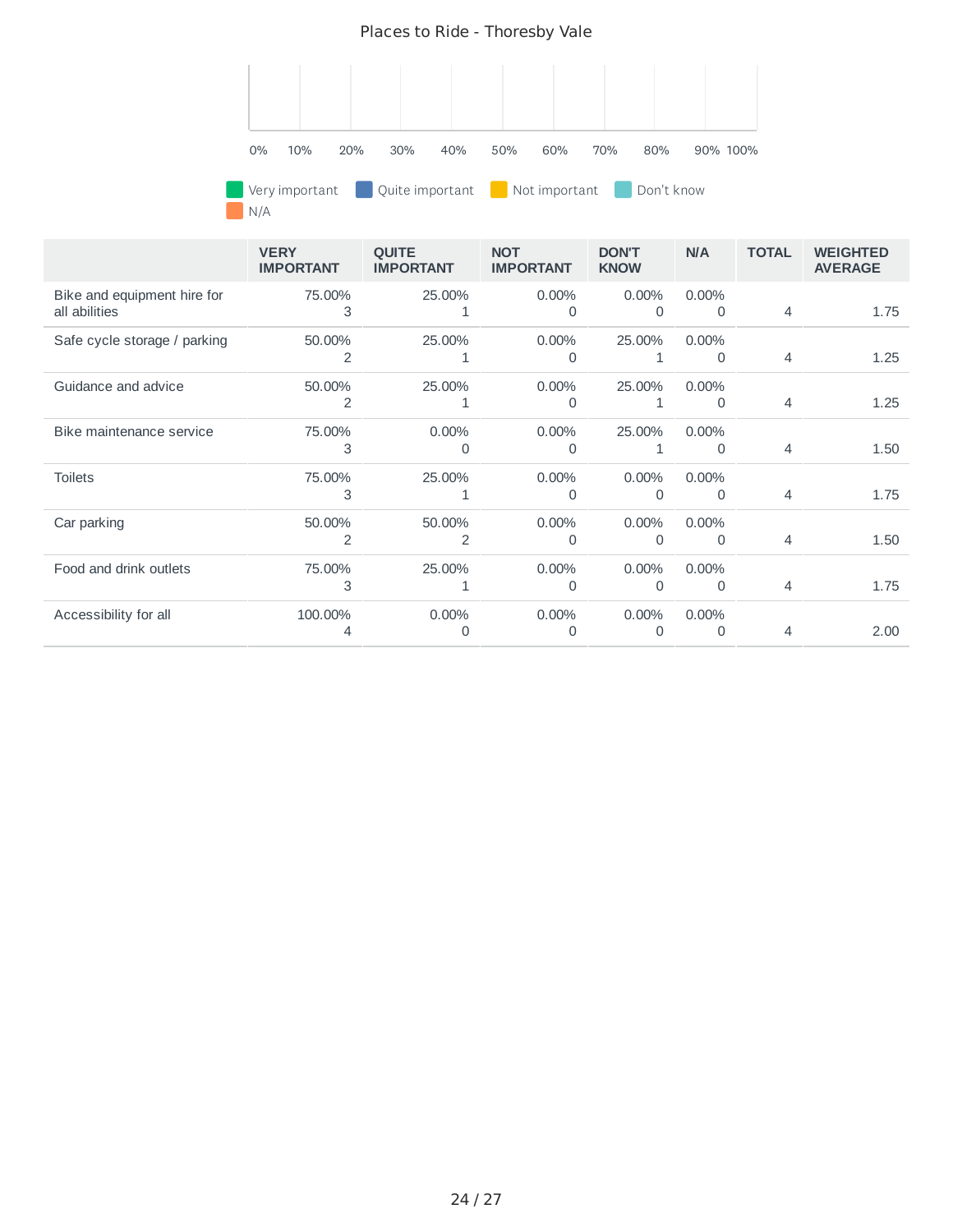### Q20 Please provide any other comments you would like to make about potential new cycling facilities at Thoresby Vale.

Answered: 29 Skipped: 107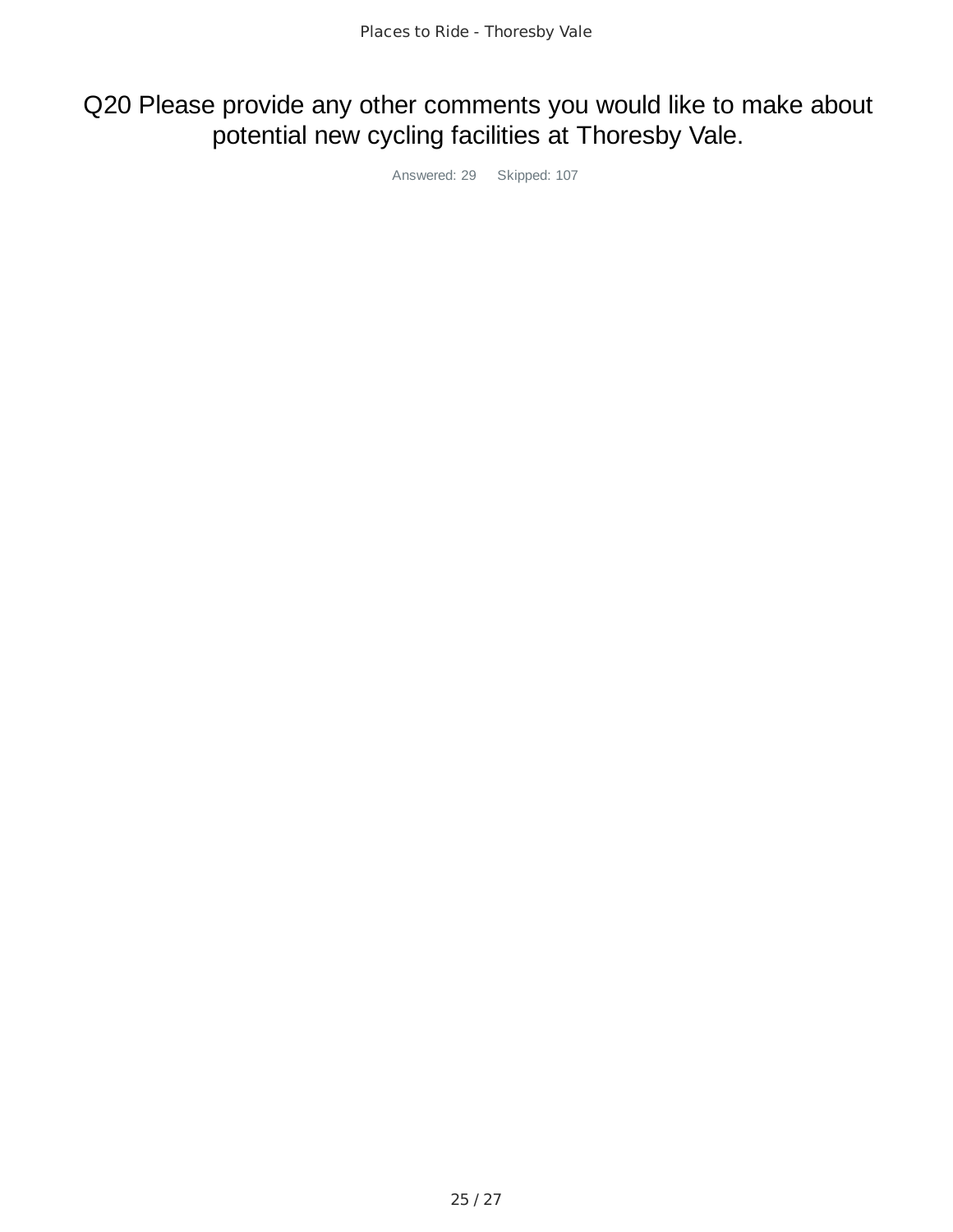| #              | <b>RESPONSES</b>                                                                                                                                                                                                                                                                                                                                                                                                                                                                                                                                                                                                                     | <b>DATE</b>         |
|----------------|--------------------------------------------------------------------------------------------------------------------------------------------------------------------------------------------------------------------------------------------------------------------------------------------------------------------------------------------------------------------------------------------------------------------------------------------------------------------------------------------------------------------------------------------------------------------------------------------------------------------------------------|---------------------|
| $\mathbf{1}$   | Please install electric car chargers on site as well                                                                                                                                                                                                                                                                                                                                                                                                                                                                                                                                                                                 | 11/21/2020 12:14 PM |
| 2              | Needs to be opened up to the public for walking and cycling.                                                                                                                                                                                                                                                                                                                                                                                                                                                                                                                                                                         | 11/21/2020 11:42 AM |
| 3              | I live in the village and apart from Sherwood Pines there are no dedicated cycle lanes in or<br>around the village. It is not everyone who wishes to cycle on mountain type paths particularly<br>older cyclists. It would be helpful if there were cycle lanes that are a part of the road network in<br>and around Edwinstowe for example cycling from Edwinstowe to Ollerton is a dangerous<br>journey. We used to visit Thoresby Estate and around the village of Perlethorpe but this has<br>now been blocked off for cycling. I have occasionally cycled around London and it is better and<br>safer than cycling around here. | 11/20/2020 8:22 PM  |
| 4              | There are excellent rides around the area, Sherwood Pines, Clumber, etc. I would like to see<br>details of what is the concept or plan first. Our immediate area has plenty of rides available so<br>just maybe any investment could go into supporting these?                                                                                                                                                                                                                                                                                                                                                                       | 11/20/2020 7:46 PM  |
| 5              | This ought to be part of a network of cycle lanes and routes so people can reach the facility<br>safely on their bicycles. At present I would feel unsafe cycling there from Wellow as there are<br>no cycle lanes/paths and it is too dangerous and thus I would not be able to cycle there to use<br>the facility.                                                                                                                                                                                                                                                                                                                 | 11/20/2020 5:17 PM  |
| 6              | This would be an excellent place for seniors to meet and join in group cycling and as part of a<br>local U3A we would make much use of this facility.                                                                                                                                                                                                                                                                                                                                                                                                                                                                                | 11/20/2020 5:12 PM  |
| $\overline{7}$ | it would be good to link the proposed cycle route with the National Cycle route that is in place<br>locally through our wooded areas. (perhaps you already plan to do this if the scheme goes<br>ahead.)                                                                                                                                                                                                                                                                                                                                                                                                                             | 11/20/2020 4:59 PM  |
| 8              | It would be fantastic to be able to cycle to the summit of the old pit tip to be able to take<br>advantage of the views                                                                                                                                                                                                                                                                                                                                                                                                                                                                                                              | 11/20/2020 10:40 AM |
| 9              | Thoresby Vale should act as a 'hub' along with Sherwood Pines. To encourage cross over and<br>wider exploration, the exisitngbridleways and some new safe trails need developing. Thoresby<br>Hall parkland needs opening up to the public - put some pressure on the estate at the right<br>level. Links to the SF VC are obvious, but beyond that, cycle links through to Clumber and<br>Welbeck should be encouraged. Welbeck Estates should also be pressured to open up and be<br>more cycling friendly.                                                                                                                        | 11/19/2020 8:23 PM  |
| 10             | It would be great if there could be a safe cycle link between Thoresby Vale, Sherwood Pines<br>and Sherwood Forest and maybe Center Parcs                                                                                                                                                                                                                                                                                                                                                                                                                                                                                            | 11/19/2020 6:08 PM  |
| 11             | As A mountain biker I have always seen the area as a potential for making a great cycle area.                                                                                                                                                                                                                                                                                                                                                                                                                                                                                                                                        | 11/17/2020 9:30 PM  |
| 12             | I would love to be able to ride to thoresby Vale from Ollerton safely with my family it's seems<br>ridiculous to have to put the bikes on the car to get out for a ride                                                                                                                                                                                                                                                                                                                                                                                                                                                              | 11/15/2020 2:23 PM  |
| 13             | There is a huge lack of cycling facilities throughout the UK in general. Thoresby Vale facilities<br>would be enjoyed by all generations of cyclists.                                                                                                                                                                                                                                                                                                                                                                                                                                                                                | 11/12/2020 11:40 PM |
| 14             | We used to ride everywhere when we lived in Peterborough which has proper cycle routes for<br>getting around town. I used to cycle to work. We have lived in Edwinstowe now for over 30<br>years and while I don't want to buy a bike I would love to ride an electric bike for recreation and<br>fitness (electric as I have a weak left leg) although I suspect I would be a fair weather cyclist<br>these days.                                                                                                                                                                                                                   | 11/12/2020 6:30 PM  |
| 15             | Cycling isn't just a leisure activity. I'd like to see a well-planned development so people can<br>cycle to local amenities in safety and use cycling as a way to get to the shops, to school etc.<br>Some new developments lock in car dependency if there aren't convenient walking or cycling<br>routes to connect the development to amenities.                                                                                                                                                                                                                                                                                  | 11/12/2020 3:53 PM  |
| 16             | N/a                                                                                                                                                                                                                                                                                                                                                                                                                                                                                                                                                                                                                                  | 11/12/2020 1:30 AM  |
| 17             | Thoresby & Sherwood Forest is such an amazing place to cycle and take in the views - more<br>facilities are so important for this area to bring more people to enjoy it                                                                                                                                                                                                                                                                                                                                                                                                                                                              | 11/11/2020 9:55 PM  |
| 18             | Full access for disable riders and toilets                                                                                                                                                                                                                                                                                                                                                                                                                                                                                                                                                                                           | 11/11/2020 5:37 PM  |
| 19             | Thoresby Vale is developing as a truly sustainable mixed community looking to add the                                                                                                                                                                                                                                                                                                                                                                                                                                                                                                                                                | 11/11/2020 4:26 PM  |